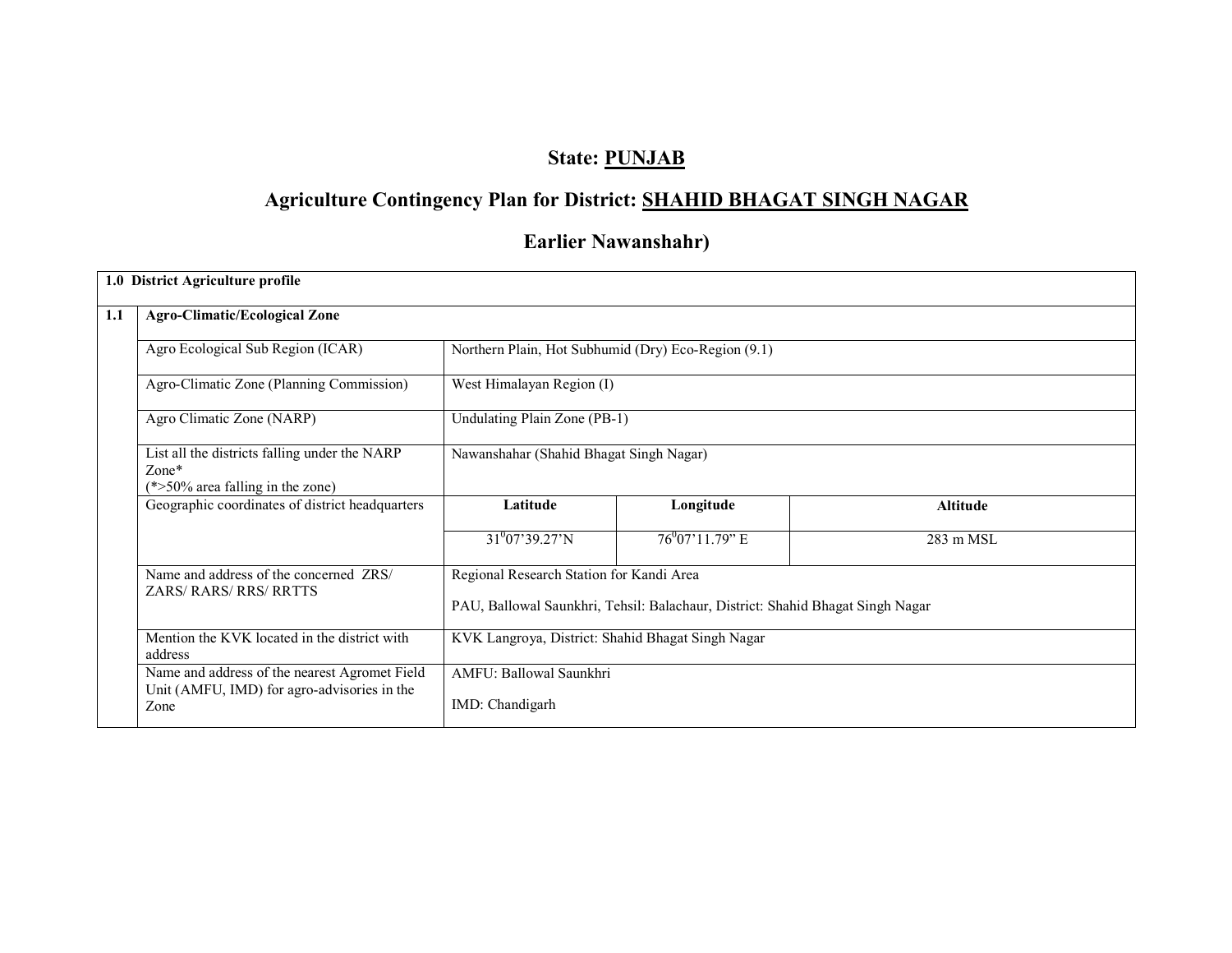| Rainfall               | Normal RF(mm) | <b>Normal Rainy days</b> | <b>Normal Onset</b>          | <b>Normal Cessation</b> |
|------------------------|---------------|--------------------------|------------------------------|-------------------------|
|                        |               |                          |                              |                         |
| SW monsoon (June-Sep): | 217.2         | 36                       | I <sup>st</sup> week of July | Last week of September  |
|                        |               |                          |                              |                         |
| NE Monsoon(Oct-Dec):   | 20.9          |                          | $4th$ week of December       |                         |
|                        |               |                          |                              |                         |
| Winter (Jan-March)     | 35.7          | 8                        |                              |                         |
|                        |               |                          |                              |                         |
| Summer (Apr-May)       | 27.6          |                          | $\overline{\phantom{0}}$     |                         |
|                        |               |                          |                              |                         |
| Annual                 | 1094          | 52                       | -                            |                         |
|                        |               |                          |                              |                         |

| 1.3 | Land use                     | Geographical | Cultivable | Forest | Land under       | Permanent | Cultivable | Land   | Barren and   | Current | Other   |
|-----|------------------------------|--------------|------------|--------|------------------|-----------|------------|--------|--------------|---------|---------|
|     | pattern of the               | area         | area       | area   | non-             | pastures  | wasteland  | under  | uncultivable | fallows | fallows |
|     | district (latest statistics) |              |            |        | agricultural use |           |            | Misc.  | land         |         |         |
|     |                              |              |            |        |                  |           |            | tree   |              |         |         |
|     |                              |              |            |        |                  |           |            | crops  |              |         |         |
|     |                              |              |            |        |                  |           |            | and    |              |         |         |
|     |                              |              |            |        |                  |           |            | groves |              |         |         |
|     | Area $(900 \text{ ha})$      | 119          | 91         | 16     | 11               |           |            |        |              | ↵       | -       |
|     |                              |              |            |        |                  |           |            |        |              |         |         |

| <b>Major Soils</b>                      | Area ('000 ha) | Percent $(\% )$ of total |
|-----------------------------------------|----------------|--------------------------|
|                                         |                |                          |
| Coarse loamy                            | 23.8           | 20                       |
| Coarse loamy and fine loamy             | 5.9            |                          |
| Coarse loamy and fine loamy association | 41.6           |                          |
| Fine loamy                              | 47.6           | 40                       |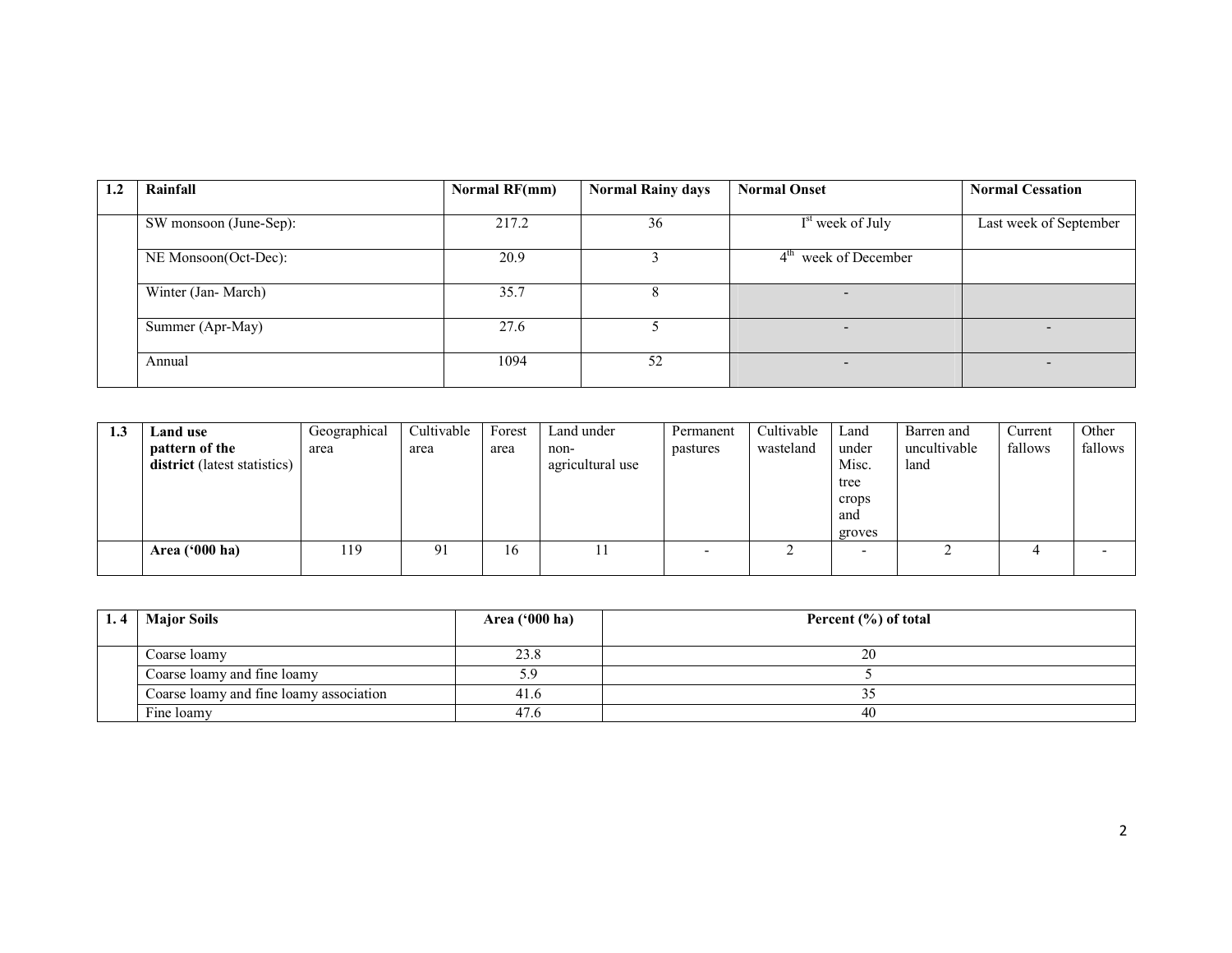| L.S | <b>Agricultural land use</b> | Area $('000 ha)$ | Cropping intensity % |
|-----|------------------------------|------------------|----------------------|
|     | Net sown area                | $\Omega$         | 194                  |
|     | Area sown more than once     | 89               |                      |
|     | Gross cropped area           | 184              |                      |

| 1.6 | <b>Irrigation</b>                                                                                     | Area ('000 ha)            |                |                                                                                                                                             |
|-----|-------------------------------------------------------------------------------------------------------|---------------------------|----------------|---------------------------------------------------------------------------------------------------------------------------------------------|
|     | Net irrigated area                                                                                    | 86                        |                |                                                                                                                                             |
|     | Gross irrigated area                                                                                  | 173.2                     |                |                                                                                                                                             |
|     | <b>Sources of Irrigation</b>                                                                          | Number                    | Area ('000 ha) | Percentage of total irrigated area                                                                                                          |
|     | Canals (10% area is canal irrigatred)                                                                 |                           |                |                                                                                                                                             |
|     | Bore wells                                                                                            | 22837                     | 85             |                                                                                                                                             |
|     | Total Irrigated Area                                                                                  |                           | 86             |                                                                                                                                             |
|     | Groundwater availability and use* (Data<br>source: State/Central Ground water Department<br>/Board)   | No. of blocks/<br>Tehsils | $(\%)$ area    | Quality of water (specify the problem<br>such as high levels of arsenic, fluoride,<br>saline etc)                                           |
|     | Over exploited                                                                                        |                           | 61             | Fit $(85 \%)$ and marginal $(15 \%)$ water                                                                                                  |
|     | Safe                                                                                                  |                           | 39             | with respect to residual sodium                                                                                                             |
|     | Wastewater availability and use                                                                       |                           |                | carbonate. No problem of salinity,<br>arsenic and flouride in water. There is<br>problem of selenium in about 5 % of<br>underground waters. |
|     | *over-exploited: groundwater utilization > 100%; critical: 90-100%; semi-critical: 70-90%; safe: <70% |                           |                |                                                                                                                                             |

### 1.7 Area under major field crops & horticulture (as per latest figures) (2006-07)

| 1.7 | Major field crops cultivated |                  | Area ('000 ha)           |              |                  |         |              |                          |                    |
|-----|------------------------------|------------------|--------------------------|--------------|------------------|---------|--------------|--------------------------|--------------------|
|     |                              |                  | <b>Kharif</b><br>Rabi    |              |                  |         |              |                          |                    |
|     |                              | <b>Irrigated</b> | Rainfed                  | <b>Total</b> | <b>Irrigated</b> | Rainfed | <b>Total</b> | <b>Summer</b>            | <b>Grand total</b> |
|     | Maize/Wheat                  | 6.3              | 2.9                      | 9.2          | 20.6             | 0.7     | 21.3         | $\overline{\phantom{a}}$ | 30.5               |
|     | Paddy/Sarson                 | 8.1              | $\overline{\phantom{0}}$ | 8.1          | 0.26             | 0.04    | 0.31         | $\overline{\phantom{a}}$ | 8.4                |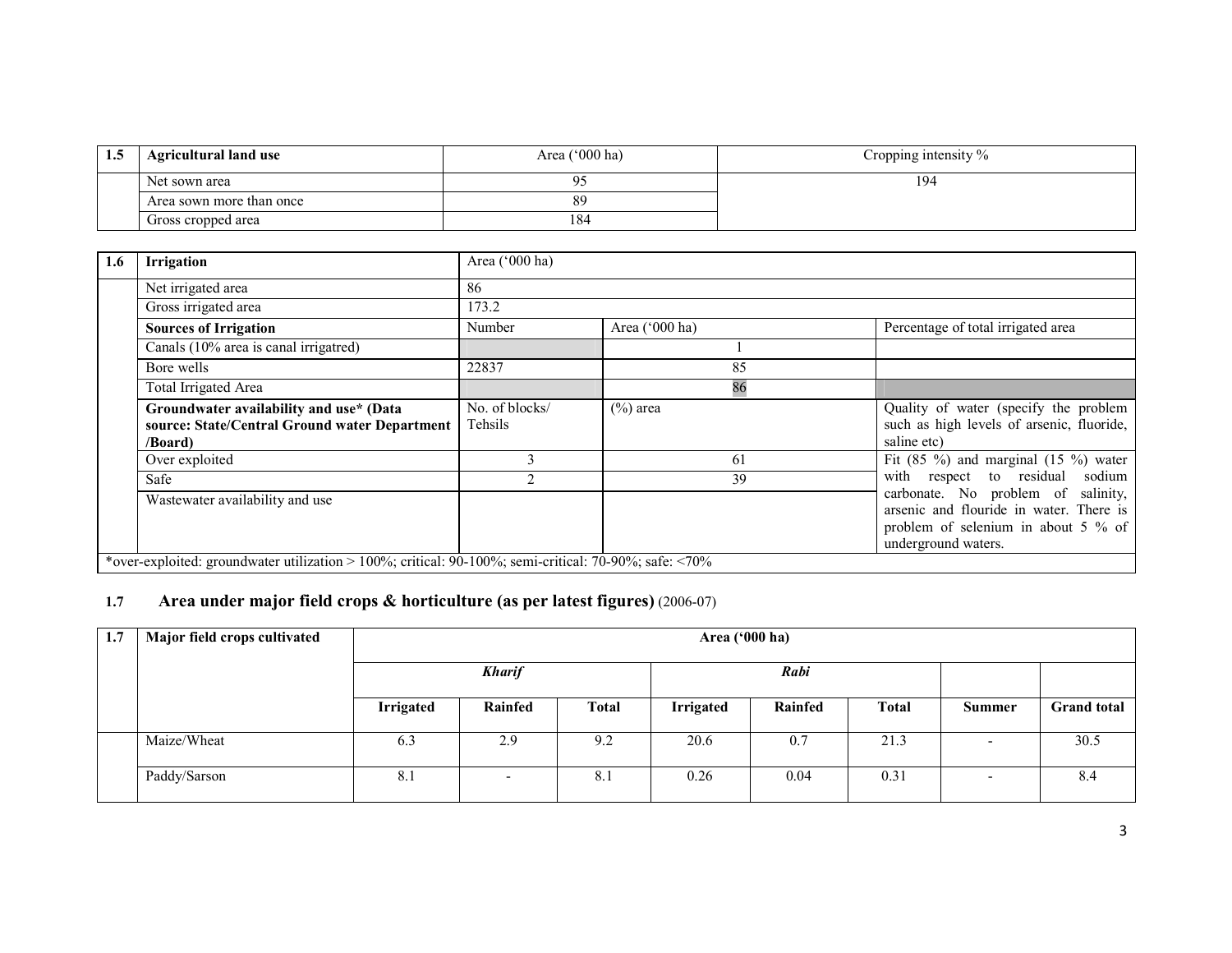| Sugarcane/Taramira | 1.1   |      | 1.1   | 0.04                     | 0.4   | 0.4   |       |
|--------------------|-------|------|-------|--------------------------|-------|-------|-------|
|                    |       |      |       |                          |       |       |       |
| Arhar/Gram         | 0.01  | 0.01 | 0.02  | 0.001                    | 0.008 | 0.009 | 0.03  |
|                    |       |      |       |                          |       |       |       |
| Fodder/Fodder      | 1.8   | 7.01 | 8.8   |                          | 0.04  | 1.8   | 10.7  |
|                    |       |      |       |                          |       |       |       |
| Sesame             | 0.008 |      | 0.008 | $\overline{\phantom{a}}$ |       |       | 0.008 |
|                    |       |      |       |                          |       |       |       |

| Horticulture crops - Fruits     | Area ('000 ha)    |  |
|---------------------------------|-------------------|--|
|                                 | <b>Total</b>      |  |
| Guava                           | $\overline{0.1}$  |  |
| Mango                           | $\overline{0.1}$  |  |
| Kinnow                          | $\overline{0.07}$ |  |
| Pear                            | 0.06              |  |
| Litchi                          | 0.02              |  |
| Misc.                           | 0.04              |  |
| Horticulture crops - Vegetables | <b>Total</b>      |  |
| Potato                          | 1.9               |  |
| Onion                           | 0.07              |  |
| Winter vegetable                | 1.02              |  |
| Summer vegetable                | 0.3               |  |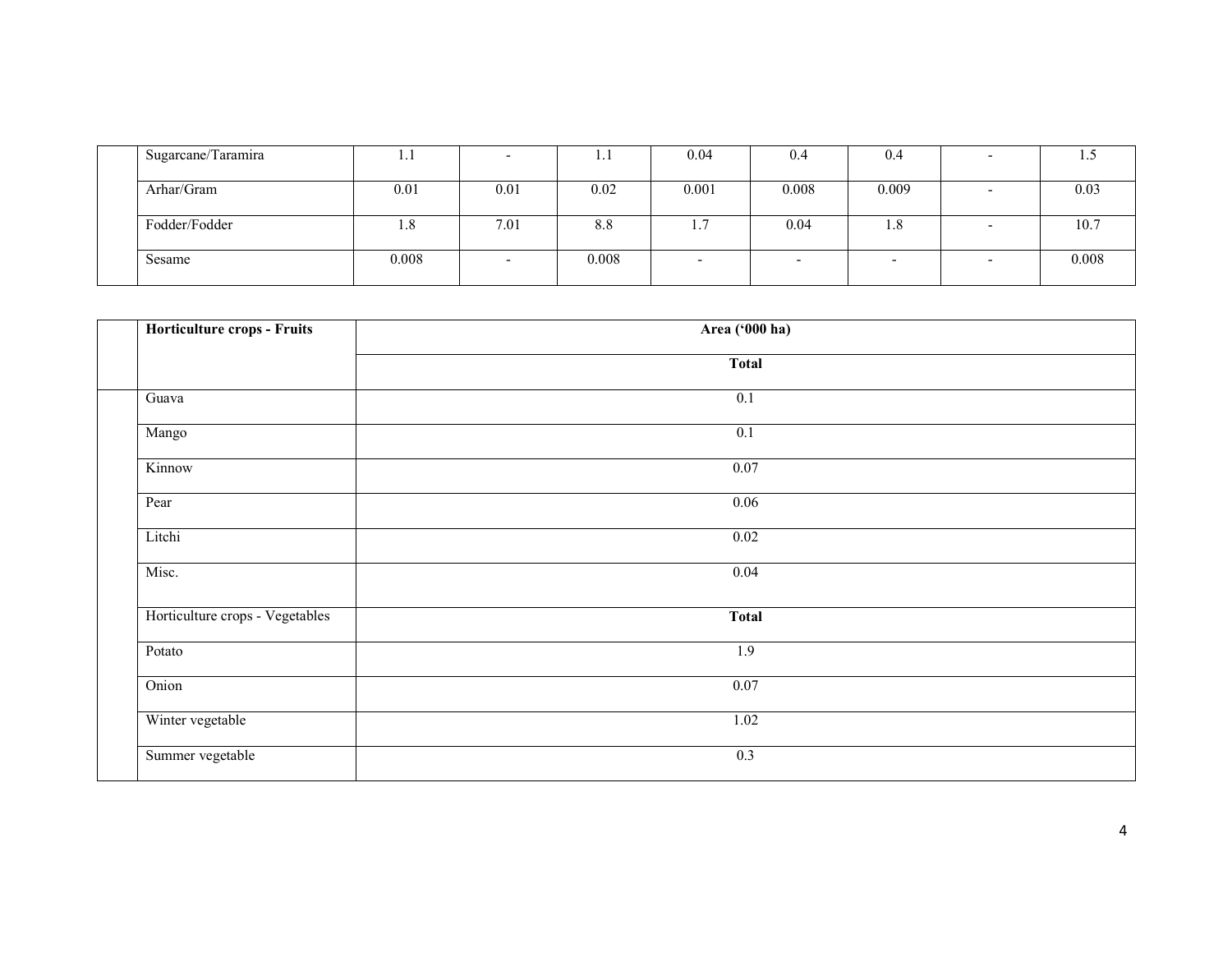| <b>Others (specify) Bee keeping</b><br>. . | $\sim$ $\sim$ $\sim$<br>$\sim$<br>259 Box<br>$\pm 2$ units and $25^{\circ}$ |
|--------------------------------------------|-----------------------------------------------------------------------------|
|                                            |                                                                             |

| 1.8  | Livestock (in number)                                              |                  | <b>Male ('000)</b>       |                          | Female ('000)            |                           | <b>Total ('000)</b>                            |
|------|--------------------------------------------------------------------|------------------|--------------------------|--------------------------|--------------------------|---------------------------|------------------------------------------------|
|      | Non descriptive Cattle (local low yielding)                        |                  | 1.8                      | $\overline{0.7}$         |                          | 2.6                       |                                                |
|      | Crossbred cattle                                                   |                  | 6.6                      | 31.7                     |                          | 38.3                      |                                                |
|      | Non descriptive Buffaloes (local low yielding)                     |                  |                          | $\overline{\phantom{a}}$ |                          |                           |                                                |
|      | <b>Graded Buffaloes</b>                                            |                  | 11.1                     | 119.9                    |                          | 131.0                     |                                                |
|      | Goat                                                               |                  | 0.7                      | 4.0                      |                          | 4.8                       |                                                |
|      | Sheep                                                              |                  | 0.1                      | 0.2                      |                          | 0.2                       |                                                |
|      | Others Equine (Horse &Pony)                                        |                  | 0.2                      | 0.1                      |                          | 0.3                       |                                                |
|      | Commercial dairy farms (Number)                                    |                  |                          |                          |                          | 0.04                      |                                                |
| 1.9  | Poultry                                                            |                  | No. of farms             |                          |                          | Total No. of birds ('000) |                                                |
|      | Commercial                                                         |                  | 70                       |                          |                          | 111.5                     |                                                |
|      | Backyard                                                           |                  | $\overline{\phantom{a}}$ |                          |                          | 3.8                       |                                                |
| 1.10 | <b>Fisheries (Data source: Chief Planning Officer of district)</b> |                  |                          |                          |                          |                           |                                                |
|      | A. Capture                                                         |                  |                          |                          |                          |                           |                                                |
|      | i) Marine (Data Source: Fisheries Department)                      | No. of fishermen | <b>Boats</b>             |                          |                          | <b>Nets</b>               | <b>Storage facilities</b><br>(Ice plants etc.) |
|      |                                                                    |                  | Mechanized               | Non-                     | Mechanized               | Non-mechanized            |                                                |
|      |                                                                    |                  |                          | mechanized               | (Trawl nets,             | (Shore Seines,            |                                                |
|      |                                                                    |                  |                          |                          | Gill nets)               | Stake & trap nets)        |                                                |
|      |                                                                    |                  |                          |                          |                          |                           |                                                |
|      | ii) Inland (Data Source: Fisheries Department)                     |                  | No. Farmer owned ponds   |                          | <b>No. of Reservoirs</b> |                           | No. of village tanks                           |
|      |                                                                    | 40               |                          |                          | 01                       | 215                       |                                                |
|      | <b>B.</b> Culture                                                  |                  |                          |                          |                          |                           |                                                |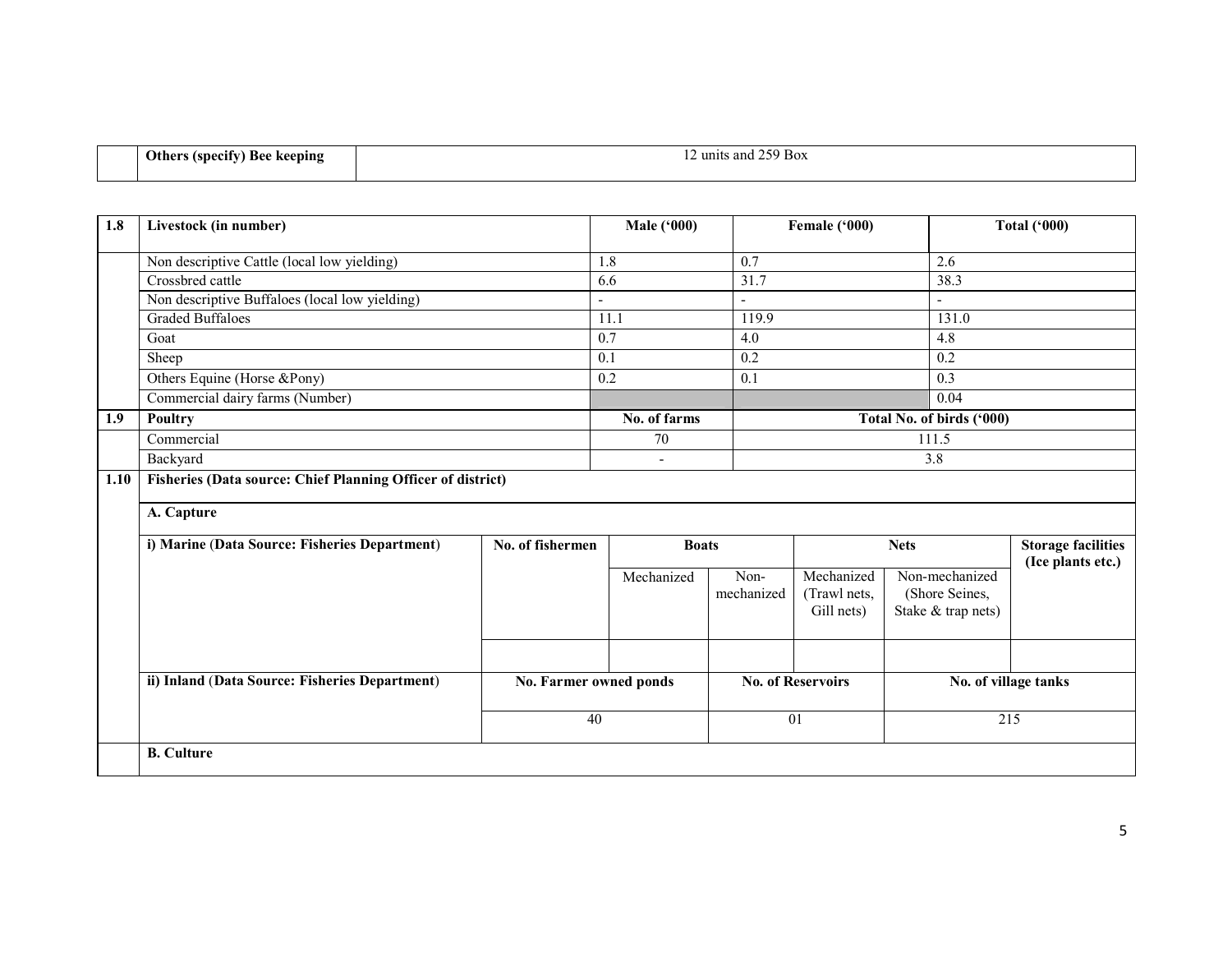|                                                    | Water Spread Area (ha) | Yield (t/ha) | <b>Production ('000 tons)</b> |
|----------------------------------------------------|------------------------|--------------|-------------------------------|
| i) Fresh water (Data Source: Fisheries Department) | 309.4                  | J.J          |                               |

# 1.11 Production and Productivity of major crops (2006-07)

| 1.11 | Name of crop                                                              |                       | Kharif                  | Rabi                     |                          |                          | Summer                  |                          | <b>Total</b>             | Crop residue as          |
|------|---------------------------------------------------------------------------|-----------------------|-------------------------|--------------------------|--------------------------|--------------------------|-------------------------|--------------------------|--------------------------|--------------------------|
|      |                                                                           | Production<br>(000 t) | Productivity<br>(kg/ha) | Production<br>(000 t)    | Productivity<br>(kg/ha)  | Production<br>(000 t)    | Productivity<br>(kg/ha) | Production<br>(1000 t)   | Productivity<br>(kg/ha)  | fodder ('000<br>tons)    |
|      | Major Field crops (Crops to be identified based on total acreage)         |                       |                         |                          |                          |                          |                         |                          |                          |                          |
|      | Maize/Wheat                                                               | 48                    | 2844                    | $\overline{303}$         | 4203                     | ۰                        | $\blacksquare$          | $\overline{a}$           | $\blacksquare$           | $\overline{\phantom{0}}$ |
|      | Rice/sunflower                                                            | 171                   | 3491                    | 25                       | 1579                     | ÷,                       | $\blacksquare$          | $\blacksquare$           | $\blacksquare$           |                          |
|      | Sugarcane/<br>Rapeseed and<br>Mustard                                     | $\overline{36}$       | 5757                    | 1.6                      | 1085                     | ÷,                       | $\blacksquare$          | $\blacksquare$           | $\blacksquare$           |                          |
|      | Pigeonpea/Potato                                                          | 0.1                   | $\blacksquare$          | 32.9                     | 16440                    | ۰                        | $\blacksquare$          | $\overline{\phantom{a}}$ | $\blacksquare$           |                          |
|      | Major Horticultural crops (Crops to be identified based on total acreage) |                       |                         |                          |                          |                          |                         |                          |                          |                          |
|      | Peach                                                                     | 3375                  | 18120                   | $\blacksquare$           | $\blacksquare$           | ٠                        | $\blacksquare$          | $\overline{\phantom{a}}$ | $\blacksquare$           |                          |
|      | Guava                                                                     | 2678                  | 21370                   | $\blacksquare$           | $\blacksquare$           | ٠                        | $\blacksquare$          | $\blacksquare$           | $\blacksquare$           | L.                       |
|      | Mango                                                                     | 1430                  | 13340                   | $\overline{\phantom{a}}$ | $\sim$                   | $\overline{\phantom{0}}$ | $\blacksquare$          | $\blacksquare$           | $\blacksquare$           | $\overline{\phantom{a}}$ |
|      | Pear                                                                      | 1300                  | 22320                   | $\blacksquare$           | $\overline{\phantom{a}}$ | $\overline{a}$           | $\blacksquare$          | $\overline{\phantom{a}}$ | $\blacksquare$           | L.                       |
|      | Kinnow                                                                    | 1140                  | 18570                   | $\blacksquare$           | $\blacksquare$           | $\overline{\phantom{0}}$ | $\blacksquare$          | $\blacksquare$           | $\blacksquare$           | $\overline{\phantom{a}}$ |
|      | Litchi                                                                    | 200                   | 1245                    | $\sim$                   | $\overline{a}$           | $\overline{a}$           | $\blacksquare$          | $\overline{a}$           | $\overline{a}$           | L.                       |
|      | Ber                                                                       | 165                   | 17124                   | $\overline{a}$           | $\blacksquare$           | $\overline{a}$           | $\sim$                  | L,                       | $\overline{\phantom{a}}$ | $\overline{a}$           |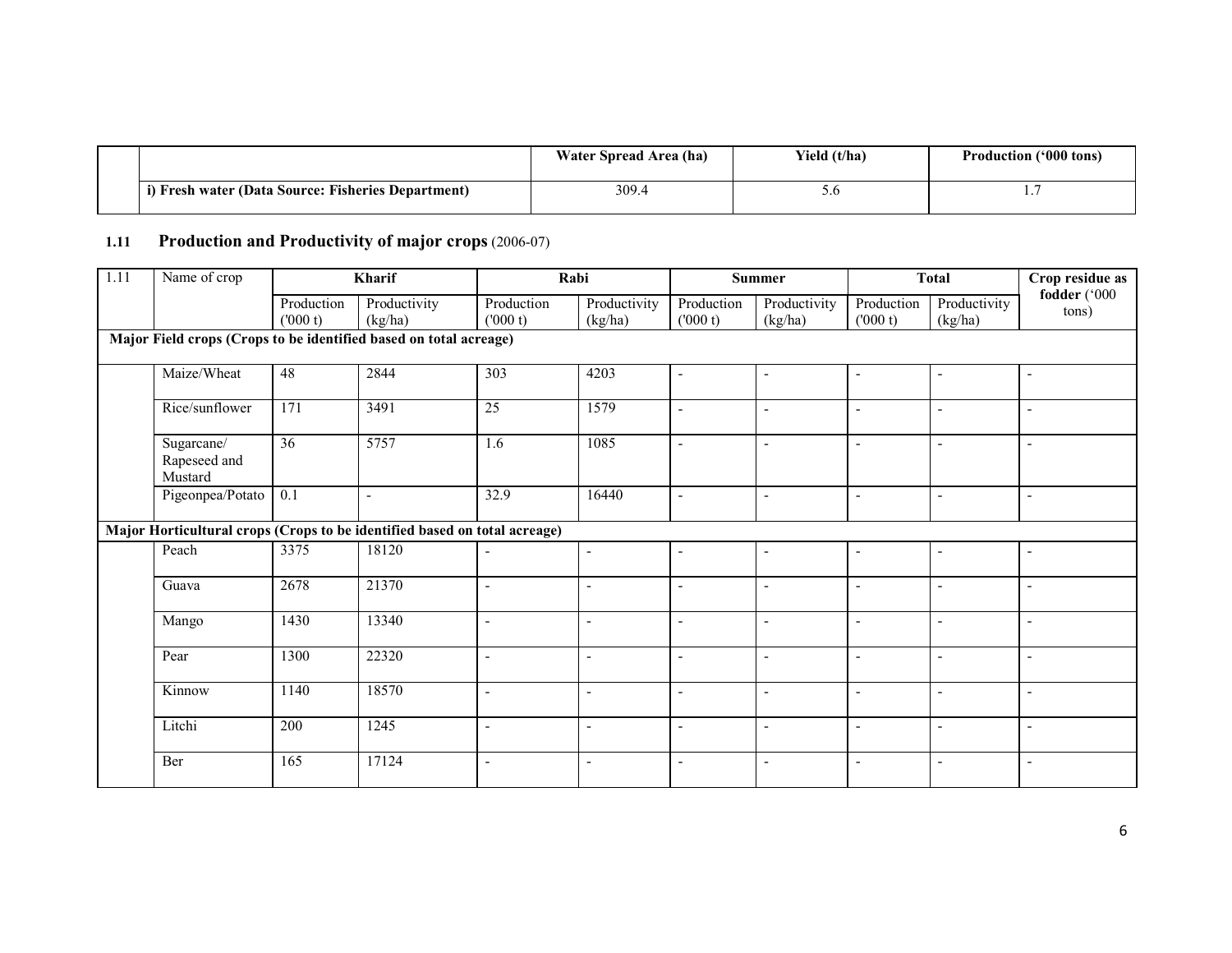| Others | Misc. | 440 |  |  |  |  |
|--------|-------|-----|--|--|--|--|
|        |       |     |  |  |  |  |

| 1.12 | <b>Sowing window</b><br>for 5 major field<br>crops | Maize                                        |                                                |                                                                                                                                                                             | Wheat                                                  |
|------|----------------------------------------------------|----------------------------------------------|------------------------------------------------|-----------------------------------------------------------------------------------------------------------------------------------------------------------------------------|--------------------------------------------------------|
|      | Kharif-Rainfed                                     | June $20^{\text{th}}$ - July $7^{\text{th}}$ | Bajra (F) (March to May)                       | Sesame<br>First fortnight of July                                                                                                                                           |                                                        |
|      | Kharif-Irrigated                                   | Last week of May to end of<br>June           | Paddy $(15^{th}$ of May to $15^{th}$ of June)  | Sugarcane<br>Mid February to end of March)                                                                                                                                  |                                                        |
|      | Rabi-Rainfed                                       |                                              | Raya (mid October to mid November)             | Taramira<br>(whole October)                                                                                                                                                 | Last week of<br>October to Last<br>week of<br>November |
|      | Rabi-Irrigated                                     |                                              | Potato last week of (September to Mid October) | Rapeseed and Mustard Taramira<br>(whole October).<br>Raya (mid October to mid November),<br>Toria (First fortnight of September),<br>Gobhi Sarson (October10 to October 20) | Last week of<br>October to Last<br>week of<br>November |

| 1.13 | What is the major contingency the district is prone to? (Tick mark)            | Regular                  | <b>Occasional</b>        | <b>None</b> |
|------|--------------------------------------------------------------------------------|--------------------------|--------------------------|-------------|
|      |                                                                                |                          |                          |             |
|      |                                                                                |                          |                          |             |
|      | Drought                                                                        | $\overline{\phantom{0}}$ | $\overline{\phantom{0}}$ |             |
|      | Flood                                                                          | $\overline{\phantom{0}}$ | ٠                        |             |
|      | Cyclone                                                                        | $\overline{\phantom{a}}$ | $\overline{\phantom{0}}$ |             |
|      | Hail storm                                                                     | $\sim$                   | ۰                        |             |
|      | Heat wave                                                                      | $\overline{\phantom{a}}$ | ۰                        |             |
|      | Cold wave                                                                      | $\overline{\phantom{a}}$ | $\overline{\phantom{0}}$ |             |
|      | Frost                                                                          | ۰.                       | ۰                        |             |
|      | Sea water intrusion                                                            | $\overline{\phantom{a}}$ | $\overline{\phantom{0}}$ |             |
|      | Pests and disease outbreak (Yellow rust on wheat, BLB on paddy, Late blight on | ۰.                       | Yellow Rust in wheat     |             |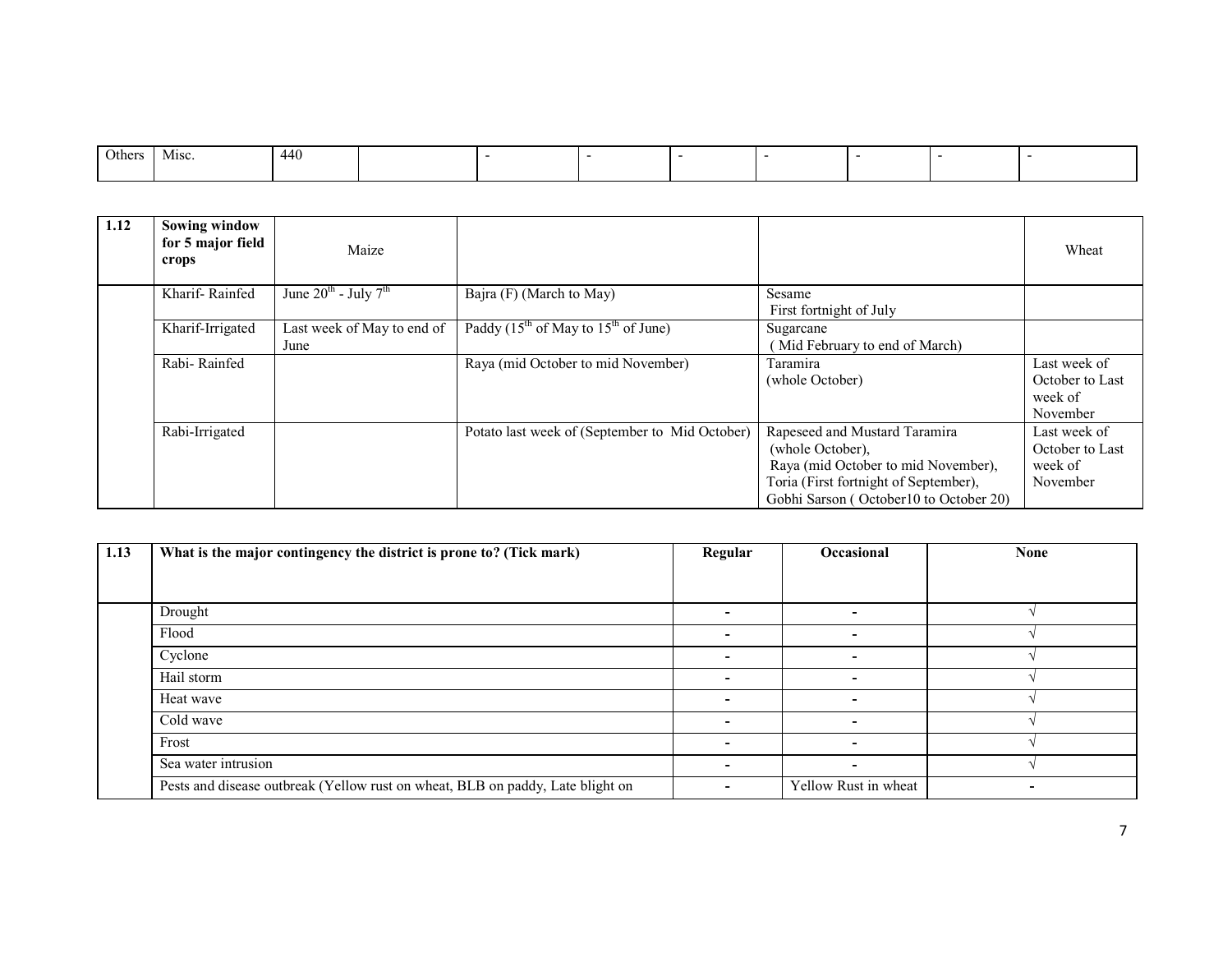| potato, Sucking pests like aphids, jassid, whitefly, Mealy bug in cotton) |                                                                                      |  |
|---------------------------------------------------------------------------|--------------------------------------------------------------------------------------|--|
| Others (specify)                                                          | From last 2-3 years<br>attack of blister<br>beetle particularly on<br>moong and okra |  |

| 1.14 | Include Digital maps of the district for | Location map of district within State as Annexure I | Enclosed: Yes / No |
|------|------------------------------------------|-----------------------------------------------------|--------------------|
|      |                                          | Mean annual rainfall as Annexure 2                  | Enclosed: Yes / No |
|      |                                          | Soil map as Annexure 3                              | Enclosed: Yes / No |

# 2.0 Strategies for weather related contingencies

### 2.1 Drought

## 2.1.1 Rainfed situation

| Condition                                         |                                                      |                                                                                             |                                                       | <b>Suggested Contingency measures</b>     |                                                    |
|---------------------------------------------------|------------------------------------------------------|---------------------------------------------------------------------------------------------|-------------------------------------------------------|-------------------------------------------|----------------------------------------------------|
| <b>Early season</b><br>drought (delayed<br>onset) | <b>Major Farming</b><br>situation                    | Normal Crop / Cropping system                                                               | Change in crop / cropping<br>system including variety | <b>Agronomic measures</b>                 | <b>Remarks</b> on<br>Implementation                |
| Delay by 2 weeks<br>3 <sup>rd</sup> week of July  | Medium rainfall<br>deep loamy sand to<br>sandy soils | Maize/Moong/Fallow-<br>Wheat/Mustard/Chickpea                                               | No Change                                             | All routine/normal agronomic<br>practices | PUNSEED, NSC,<br>PAU and<br>Progressive<br>Farmers |
|                                                   |                                                      | Maize/Sesame/fallow-Wheat $+$<br>Raya /Chickpea/Barley/Taramira<br>Pearlmillet-Wheat/Barley | No Change<br>No Change                                |                                           |                                                    |
|                                                   | Medium rainfall<br>deep sandy loam to                | /Chickpea<br>Maize/Mash/-Wheat /mustard                                                     | No Change                                             | All routine/normal agronomic<br>practices |                                                    |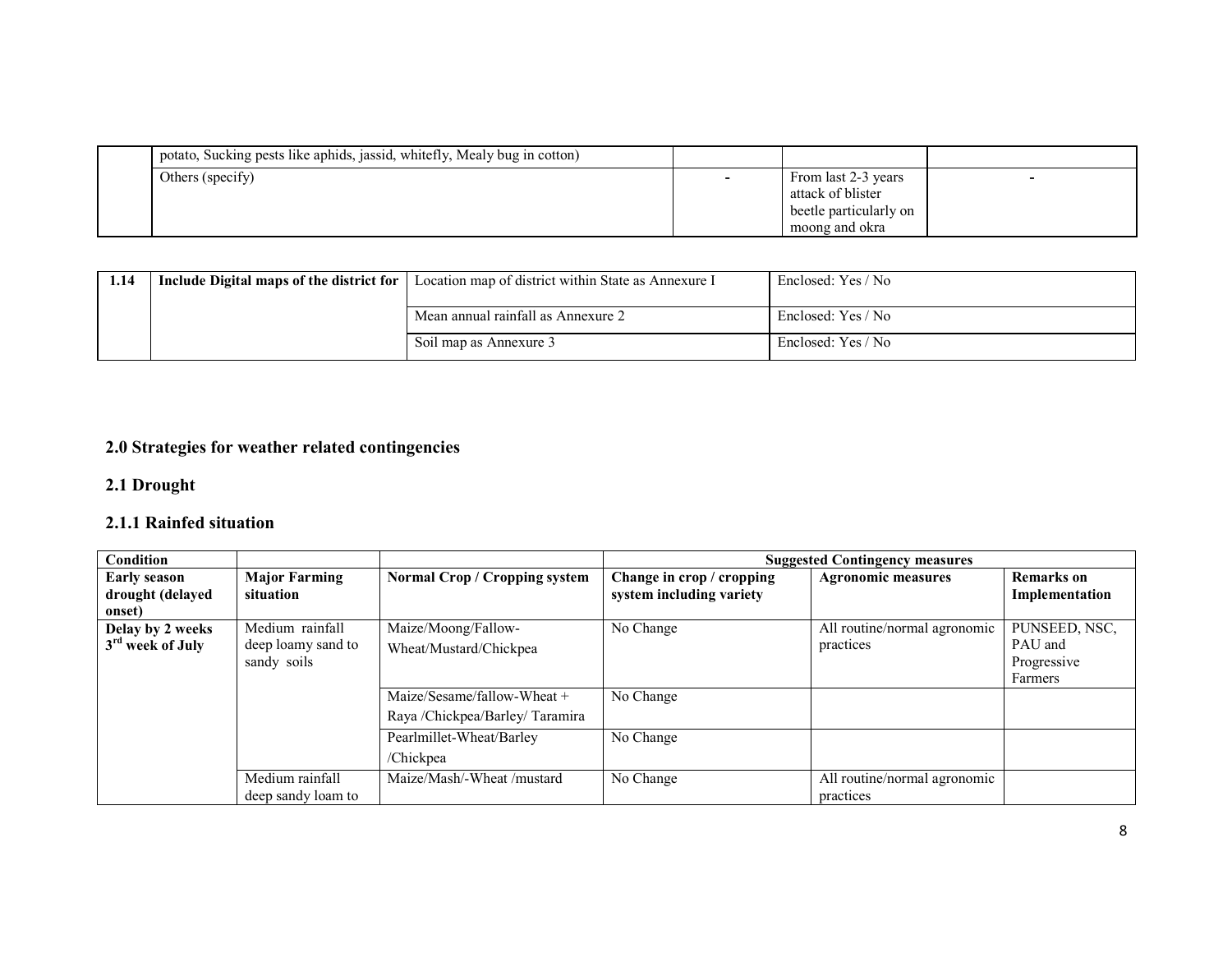| clay loam | /Chickpea                 |           |  |
|-----------|---------------------------|-----------|--|
|           | Maize/Mash-Wheat+Raya     | No Change |  |
|           | /Chickpea/Barley/Taramira |           |  |
|           | Pearlmillet-Wheat/Barley  | No Change |  |
|           | /Chickpea                 |           |  |

| Condition                                          |                                                      |                                                                 | <b>Suggested Contingency measures</b>                                                                                                                                                          |                                                                                                                                                                                                                                                                                                                                 |                                     |
|----------------------------------------------------|------------------------------------------------------|-----------------------------------------------------------------|------------------------------------------------------------------------------------------------------------------------------------------------------------------------------------------------|---------------------------------------------------------------------------------------------------------------------------------------------------------------------------------------------------------------------------------------------------------------------------------------------------------------------------------|-------------------------------------|
| <b>Early season</b><br>drought (delayed<br>onset)  | <b>Major Farming</b><br>situation                    | <b>Normal Crop / Cropping system</b>                            | Change in crop / cropping<br>system including variety                                                                                                                                          | <b>Agronomic measures</b>                                                                                                                                                                                                                                                                                                       | <b>Remarks</b> on<br>Implementation |
| Delay by 4 weeks<br>1 <sup>st</sup> week of August | Medium rainfall<br>deep loamy sand to<br>sandy soils | Maize/moong/fallow-<br>Wheat/mustard/chickpea                   | Moong/Fallow-Wheat/<br>Mustard/Chickpea<br>Moong (ML 818 and PAU<br>911)<br>Wheat PBW 509 and PBW<br>590<br>Toria (PBT 37)<br>Raya (PBR 210 and PBR 97)<br>Gobhi Sarson (PGSH 51 and<br>GSL(2) | <b>For Kharif:</b><br>1. Increase row spacing<br>Thinning of crop<br>3. Use of local available plant<br>material for mulch                                                                                                                                                                                                      |                                     |
|                                                    |                                                      | Maize/Sesame/fallow-<br>Wheat+Raya/Chickpea/<br>Barley/Taramira | Maize (F)-Wheat +Raya<br>/Barley/Chickpea<br>Maize (F)-J 1006<br>Raya (PBR 210 and PBR 97)<br>Gram (PDG 4 and PDG 3)                                                                           | For Rabi:<br>1. Harvest maize crop at<br>physiological maturity in<br>order to<br>conserve<br>soil<br>moisture<br>immediately<br>ploughing and planking the<br>field.<br>Deep sowing with<br>2.<br>minimum soil load on seed<br>3. Prefer presoaked seed for<br>sowing<br>4. Drill half N and full P<br>before sowing with pora |                                     |
|                                                    |                                                      | Pearlmillet-Wheat/Barley<br>/Chickpea                           | Pearlmillet-Barley /Chickpea<br>Gram (PDG 4 and PDG 3)                                                                                                                                         |                                                                                                                                                                                                                                                                                                                                 |                                     |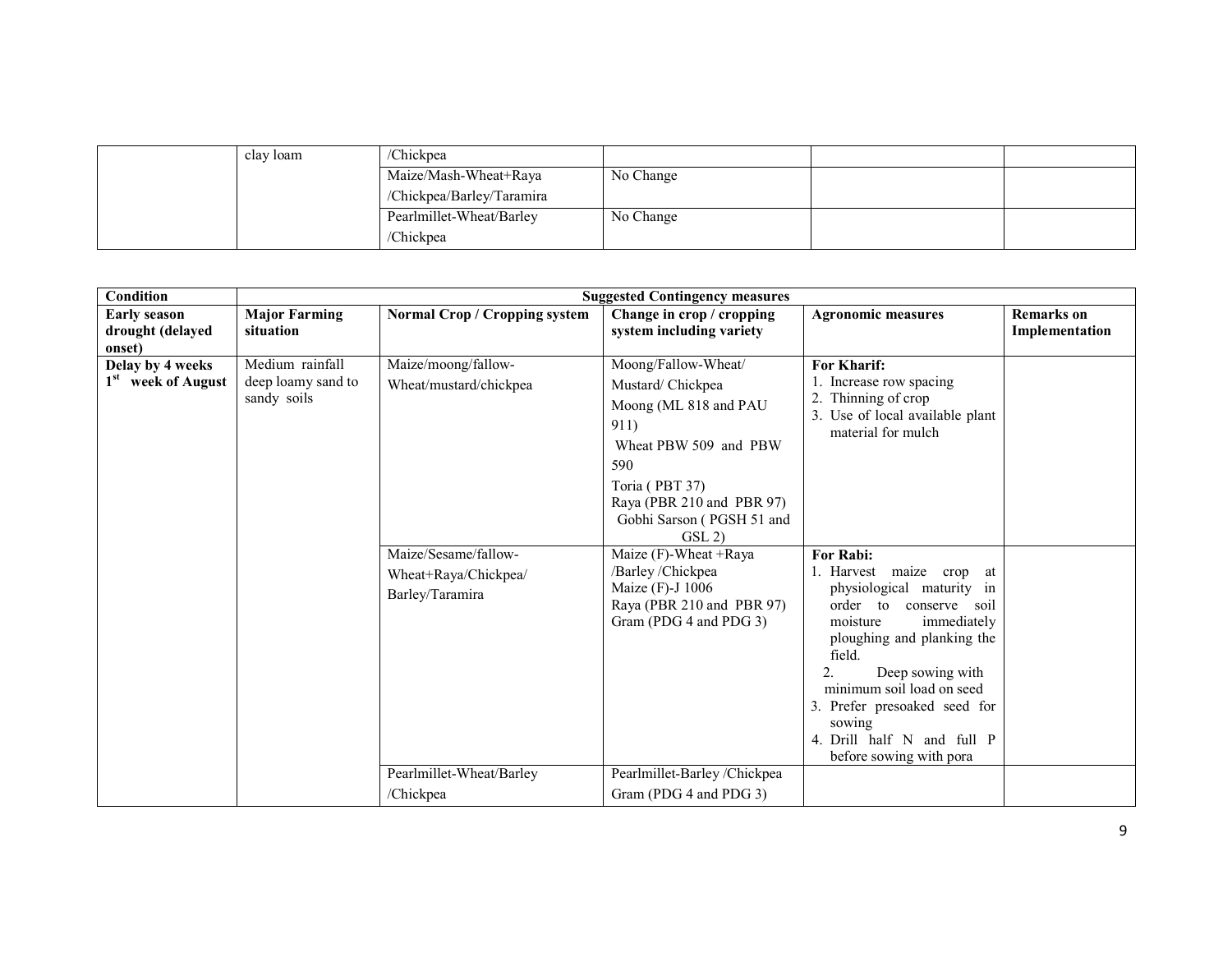|                    |                            | FCB 164 and FBC 16             |  |
|--------------------|----------------------------|--------------------------------|--|
|                    | Maize/Moong/fallow-        | No Change                      |  |
|                    | Wheat/Mustard/Chickpea     |                                |  |
| Medium rainfall    | Maize/Mash/-Wheat /Mustard | Maize/mash/-Wheat/Mustard      |  |
| deep sandy loam to | /Chickpea                  | /Chickpea                      |  |
| clay loam          |                            | Short duration maize varieties |  |
|                    |                            | like PMH2, Gram (PDG 4 and     |  |
|                    |                            | $PDG$ 3)                       |  |
|                    | Maize/Mash-Wheat+Raya      | No Change                      |  |
|                    | /Chickpea/Barley/Taramira  |                                |  |
|                    | Pearlmillet-               | No Change                      |  |
|                    | Wheat/Barley/Chickpea      |                                |  |
|                    | Maize/Mash-Wheat+Raya      | No Change                      |  |
|                    | /Chickpea/Barley/Taramira  |                                |  |

| Condition                                          |                                                      |                                                                 |                                                       | <b>Suggested Contingency measures</b>                                                                                                                                                                                                                            |                                                 |
|----------------------------------------------------|------------------------------------------------------|-----------------------------------------------------------------|-------------------------------------------------------|------------------------------------------------------------------------------------------------------------------------------------------------------------------------------------------------------------------------------------------------------------------|-------------------------------------------------|
| Early season<br>drought (delayed<br>onset)         | <b>Major Farming</b><br>situation                    | <b>Normal Crop / Cropping</b><br>system                         | Change in crop / cropping<br>system including variety | <b>Agronomic measures</b>                                                                                                                                                                                                                                        | <b>Remarks on</b><br>Implementation             |
| Delay by 6 weeks<br>3 <sup>rd</sup> week of August | Medium rainfall deep<br>loamy sand to sandy<br>soils | Maize/Moong/fallow-<br>Wheat/Mustard/Chickpea                   | Maize $(F)$ / Pearlmillet $(F)$<br>/Cowpea $(F)$      | <b>For Kharif:</b><br>Increase row spacing<br>Thinning of crop<br>Use of local available plant<br>3.<br>material for mulch                                                                                                                                       | PUNSEED, NSC,<br>PAU and<br>Progressive Farmers |
|                                                    |                                                      | Maize/Sesame/fallow-<br>Wheat+Raya<br>/Chickpea/Barley/Taramira | No Change                                             | <b>For Rabi:</b><br>. Harvest maize crop at<br>physiological maturity in<br>order to conserve soil<br>moisture immediately<br>ploughing and planking the<br>field.<br>2. Deep sowing with minimum<br>soil load on seed<br>3. Prefer presoaked seed for<br>sowing |                                                 |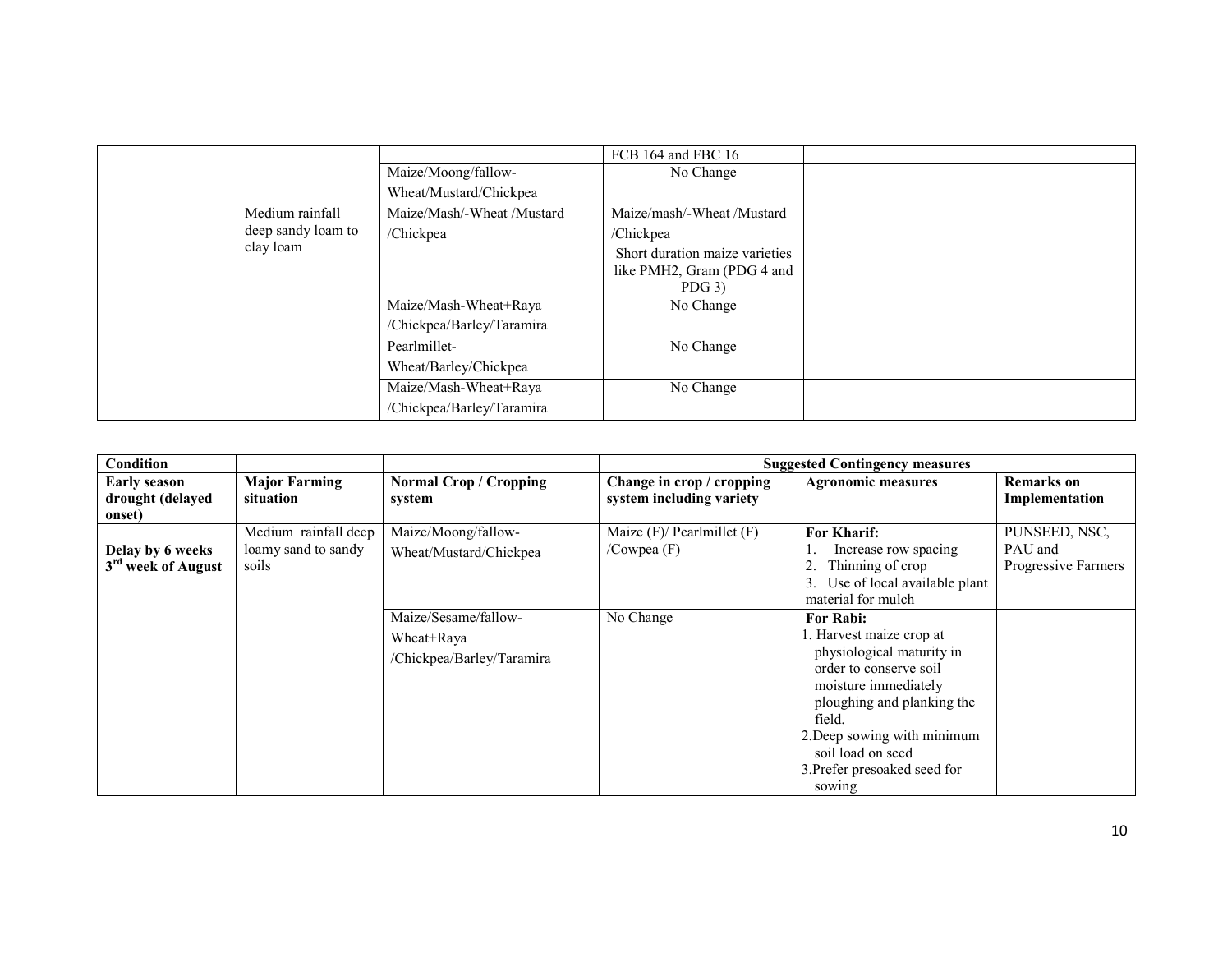|                      |                            |           | 4. Drill half N and full P before<br>sowing with pora |  |
|----------------------|----------------------------|-----------|-------------------------------------------------------|--|
|                      | Pearlmillet-Wheat/Barley   | No Change |                                                       |  |
|                      | /Chickpea                  |           |                                                       |  |
| Medium rainfall deep | Maize/Mash/-Wheat /mustard | No Change |                                                       |  |
| sandy loam to clay   | /Chickpea                  |           |                                                       |  |
| loam                 | Maize/Mash-Wheat+Raya      | No Change |                                                       |  |
|                      | /Chickpea/Barley/Taramira  |           |                                                       |  |
|                      | Pearlmillet-Wheat/Barley   | No Change |                                                       |  |
|                      | /Chickpea                  |           |                                                       |  |
|                      | Maize/Mash-Wheat+Raya      | No Change |                                                       |  |
|                      | /Chickpea/Barley/Taramira  |           |                                                       |  |

| Condition                                                |                                                      |                                                                 |                                                                                                              | <b>Suggested Contingency measures</b>                                                                                                                                                                                                                                                                               |                                                    |
|----------------------------------------------------------|------------------------------------------------------|-----------------------------------------------------------------|--------------------------------------------------------------------------------------------------------------|---------------------------------------------------------------------------------------------------------------------------------------------------------------------------------------------------------------------------------------------------------------------------------------------------------------------|----------------------------------------------------|
| Early season<br>drought (delayed<br>onset)               | <b>Major Farming</b><br>situation                    | <b>Normal Crop / Cropping system</b>                            | Change in crop / cropping<br>system including variety                                                        | <b>Agronomic measures</b>                                                                                                                                                                                                                                                                                           | <b>Remarks</b> on<br>Implementation                |
| Delay by 8 weeks<br>1 <sup>st</sup> week of<br>September | Medium rainfall deep<br>loamy sand to sandy<br>soils | Maize/Moong/Fallow-<br>Wheat/Mustard/Chickpea                   | Maize (F)/ Pearl millet (F)<br>/Cowpea (F)                                                                   | For Kharif:<br>1. Increase row spacing<br>2. Thining of crop<br>3. Use of local available<br>plant material for mulch                                                                                                                                                                                               | PUNSEED, NSC,<br>PAU and<br>Progressive<br>Farmers |
|                                                          |                                                      | Maize/Sesame/Fallow-<br>Wheat+Raya<br>/Chickpea/Barley/Taramira | Fallow-Toria+ Gobhi sarson<br>Toria in mid september and<br>intercropping of gobhi sarson in<br>mid November | For Rabi:<br>1. Harvest maize crop at<br>physiological maturity in<br>order to conserve soil<br>moisture immediately<br>ploughing and planking the<br>field.<br>2. Deep sowing with<br>minimum soil load on seed<br>3. Prefer presoaked seed for<br>sowing<br>4. Drill half N and full P<br>before sowing with pora |                                                    |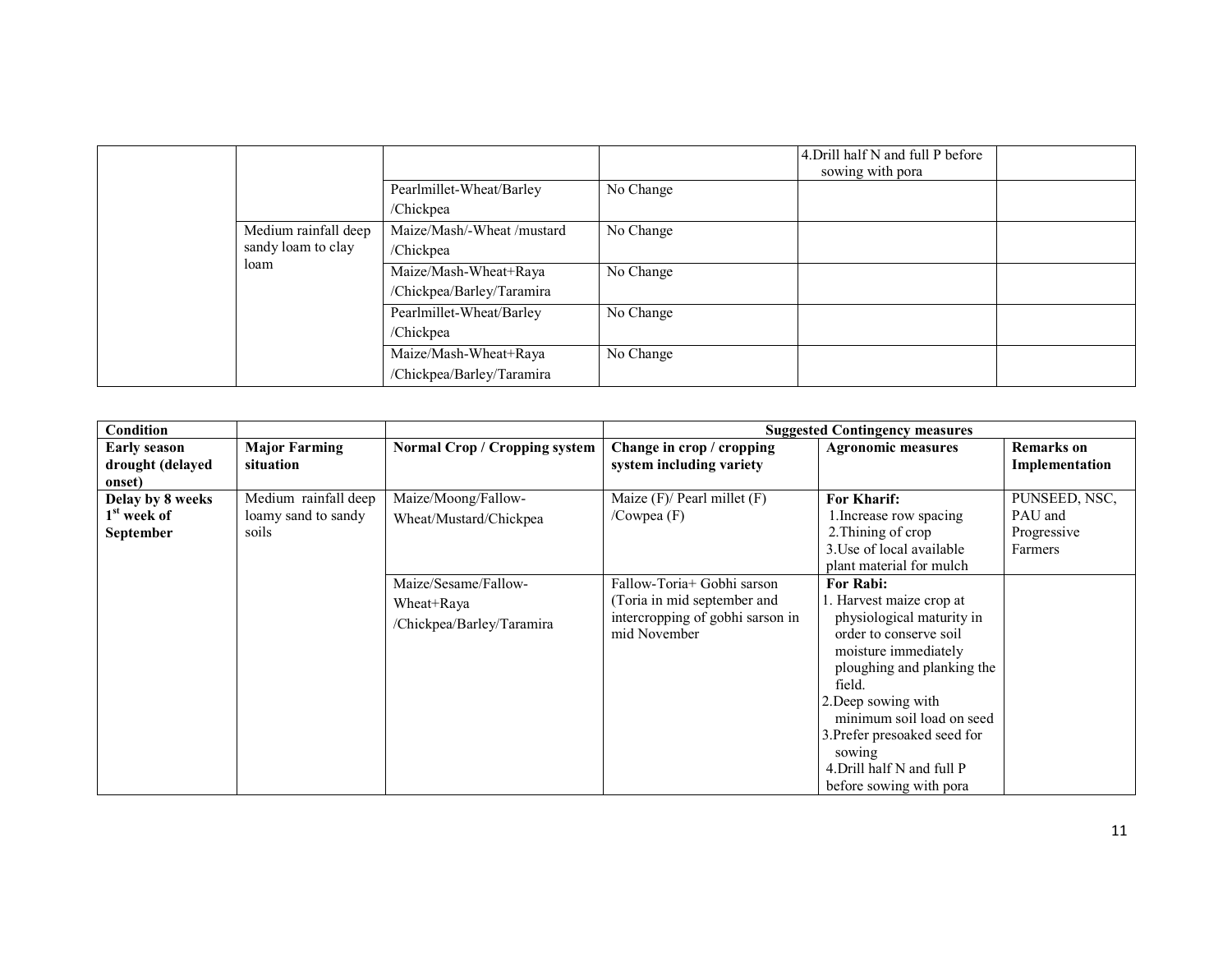|                     |                      | Pearlmillet-Wheat/Barley   | No Change |  |
|---------------------|----------------------|----------------------------|-----------|--|
|                     |                      | /Chickpea                  |           |  |
|                     | Medium rainfall deep | Maize/Mash/-Wheat /Mustard | No Change |  |
| loamy sand to sandy |                      | /Chickpea                  |           |  |
|                     | soils                | Maize/Mash-Wheat+Raya      | No Change |  |
|                     |                      | /Chickpea/Barley/Taramira  |           |  |
|                     |                      | Pearlmillet-Wheat/Barley   | No Change |  |
|                     |                      | /Chickpea                  |           |  |
|                     |                      | Maize/Mash-Wheat+Raya      | No Change |  |
|                     |                      | /Chickpea/Barley/Taramira  |           |  |

| Condition            |                      |                                    |                     | <b>Suggested Contingency measures</b> |                   |
|----------------------|----------------------|------------------------------------|---------------------|---------------------------------------|-------------------|
| Early season drought | <b>Major Farming</b> | <b>Normal Crop/cropping system</b> | Crop management     | Soil nutrient & moisture              | <b>Remarks</b> on |
| (Normal onset)       | situation            |                                    |                     | conservation measures                 | Implementation    |
| <b>Normal onset</b>  | Medium rainfall deep | Maize/Moong/Fallow-                | Resowing of maize   | available<br>local<br>Use             |                   |
| followed by 15-20    | loamy sand to sandy  | Wheat/Mustard/Chickpea             | 2. Thinning of crop | material<br>for<br>plant              |                   |
| days dry spell after | soils                |                                    | 3. Weeding          | mulch                                 |                   |
| sowing leading to    |                      |                                    |                     | Apply 50% N through                   |                   |
| poor                 |                      |                                    |                     | and<br>50%<br>organic                 |                   |
| germination/crop     |                      |                                    |                     | through<br>inorganic                  |                   |
| stand etc.           |                      |                                    |                     | source                                |                   |
|                      |                      | Maize/Sesame/Fallow-               | No Change           |                                       |                   |
|                      |                      | Wheat+Raya /Chickpea               |                     |                                       |                   |
|                      |                      | /Barley/Taramira                   |                     |                                       |                   |
|                      |                      | Pearlmillet-Wheat/Barley           | No Change           |                                       |                   |
|                      |                      | /Chickpea                          |                     |                                       |                   |
|                      | Medium rainfall deep | Maize/Mash/-Wheat /Mustard         | . Resowing of maize | Use local available plant             |                   |
|                      | loamy sand to sandy  | /Chickpea                          | 2. Thinning of crop | material for mulch                    |                   |
|                      | soils                |                                    | 3. Weeding          | 2. Apply 50% N through                |                   |
|                      |                      |                                    |                     | organic and 50%                       |                   |
|                      |                      |                                    |                     | through inorganic                     |                   |
|                      |                      |                                    |                     | source                                |                   |
|                      |                      | Maize/Mash-Wheat+Raya              | No Change           |                                       |                   |
|                      |                      | /Chickpea/Barley/Taramira          |                     |                                       |                   |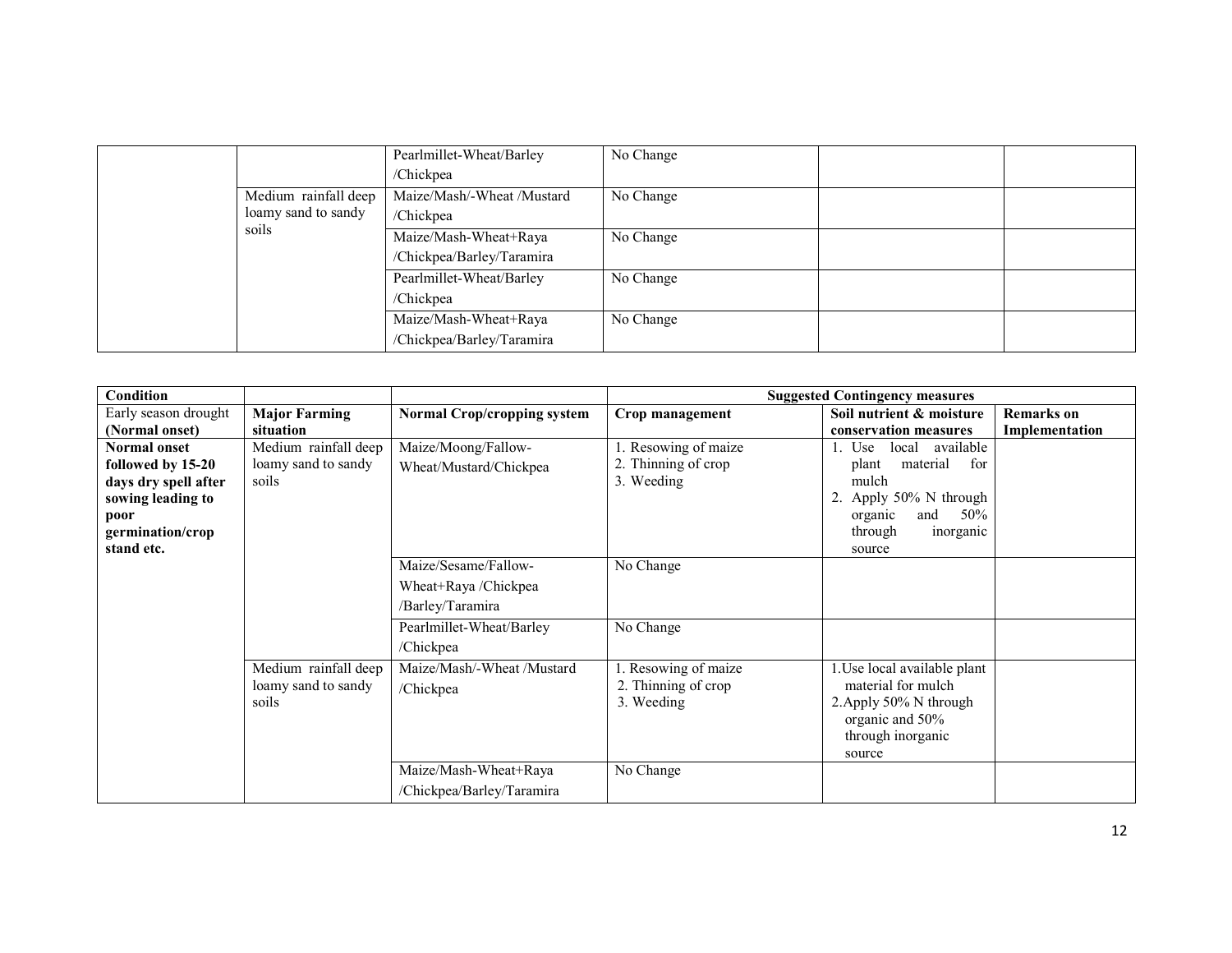|  | Pearlmillet-Wheat/Barley  | No Change |  |
|--|---------------------------|-----------|--|
|  | /Chickpea                 |           |  |
|  | Maize/Mash-Wheat+Raya     | No Change |  |
|  | /Chickpea/Barley/Taramira |           |  |

| Condition                       |                                                      |                                                    |                                                                                                                                                               | <b>Suggested Contingency measures</b>                                                                                                   |                   |
|---------------------------------|------------------------------------------------------|----------------------------------------------------|---------------------------------------------------------------------------------------------------------------------------------------------------------------|-----------------------------------------------------------------------------------------------------------------------------------------|-------------------|
| Mid season drought              | <b>Major Farming</b>                                 | <b>Normal Crop/cropping system</b>                 | Crop management                                                                                                                                               | Soil nutrient & moisture                                                                                                                | <b>Remarks</b> on |
| (long dry spell,                | situation                                            |                                                    |                                                                                                                                                               | conservation measures                                                                                                                   | Implementation    |
| consecutive 2 weeks             |                                                      |                                                    |                                                                                                                                                               |                                                                                                                                         |                   |
| rainless $(>2.5$ mm)<br>period) |                                                      |                                                    |                                                                                                                                                               |                                                                                                                                         |                   |
| At vegetative stage             | Medium rainfall deep<br>loamy sand to sandy<br>soils | Maize/Moong/fallow-<br>Wheat/Mustard/Chickpea      | Every third row in case of<br>maize/bajra can be thinned out<br>and use as fodder (1/3 rd<br>population)<br>Use antitranspirant<br>Life saving irrigation, if | 1. Use local available plant<br>material for mulch<br>2. Apply 50% N through<br>organic<br>50%<br>and<br>through<br>inorganic<br>source |                   |
|                                 |                                                      | Maize/sesame/fallow-Wheat+Raya                     | available<br>Life saving irrigation                                                                                                                           | Use local available plant                                                                                                               |                   |
|                                 |                                                      | /Chickpea /barley/taramira                         |                                                                                                                                                               | material for mulch                                                                                                                      |                   |
|                                 |                                                      | Pearlmillet-Wheat/Barley/Chickpea                  | Life saving irrigation                                                                                                                                        | Apply 50% N through<br>organic and 50% through<br>inorganic source                                                                      |                   |
|                                 | Medium rainfall deep                                 | Maize/Mash/-Wheat /Mustard                         |                                                                                                                                                               |                                                                                                                                         |                   |
|                                 | loamy sand to sandy                                  | /Chickpea                                          |                                                                                                                                                               |                                                                                                                                         |                   |
|                                 | soils                                                | Maize/Mash-Wheat+Raya                              |                                                                                                                                                               |                                                                                                                                         |                   |
|                                 |                                                      | /Chickpea/Barley/Taramira                          |                                                                                                                                                               |                                                                                                                                         |                   |
|                                 |                                                      | Pearlmillet-Wheat/Barley/Chickpea                  |                                                                                                                                                               |                                                                                                                                         |                   |
|                                 |                                                      | Maize/Mash/-Wheat /Mustard                         |                                                                                                                                                               |                                                                                                                                         |                   |
|                                 |                                                      | /Chickpea                                          |                                                                                                                                                               |                                                                                                                                         |                   |
|                                 |                                                      | Maize/Mash-Wheat+Raya<br>/Chickpea/Barley/Taramira |                                                                                                                                                               |                                                                                                                                         |                   |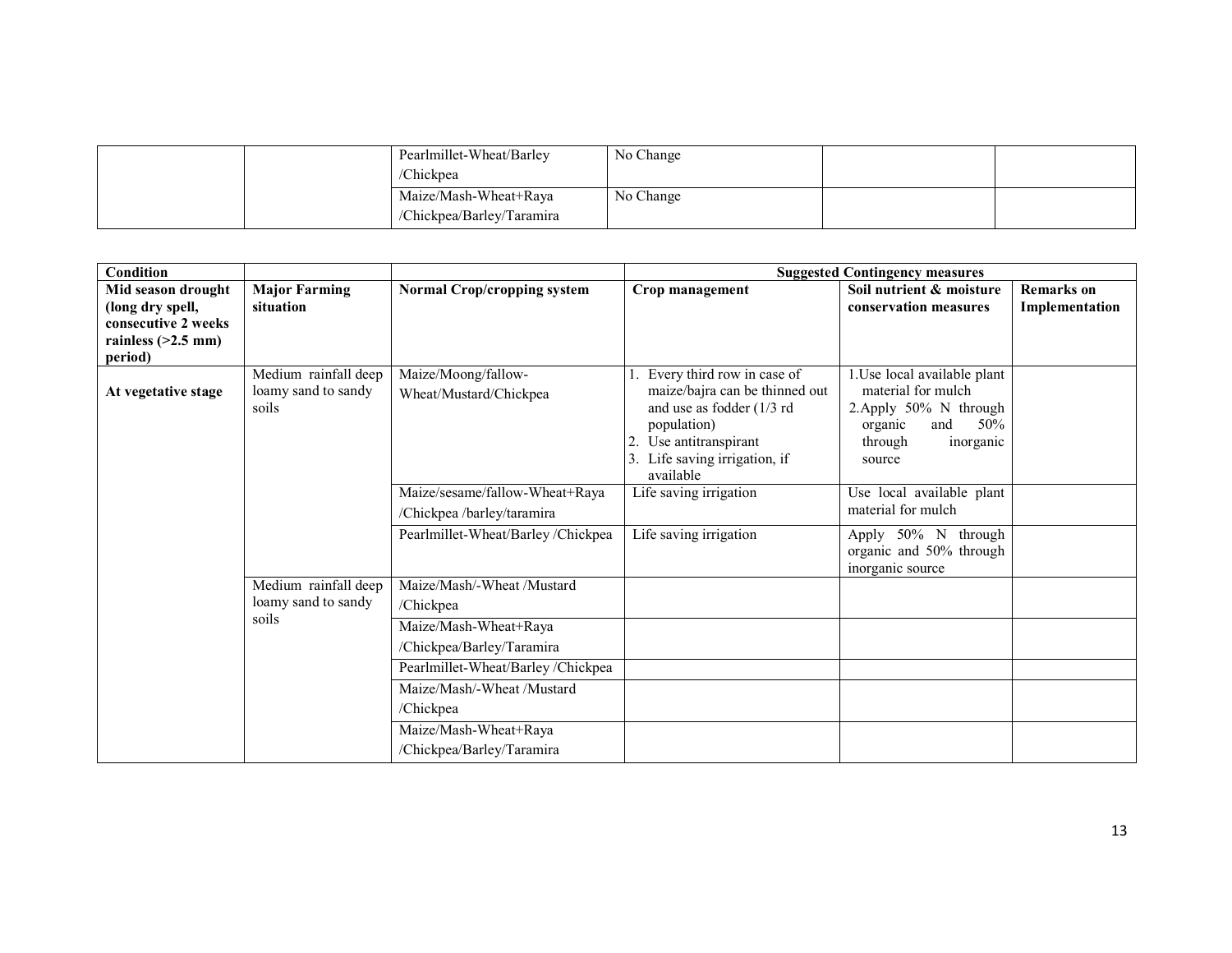| <b>Condition</b>         |                      |                                    |                                              | <b>Suggested Contingency measures</b> |                   |
|--------------------------|----------------------|------------------------------------|----------------------------------------------|---------------------------------------|-------------------|
| Mid season drought       | <b>Major Farming</b> | <b>Normal Crop/cropping system</b> | Crop management                              | Soil nutrient & moisture              | <b>Remarks</b> on |
| (long dry spell,         | situation            |                                    |                                              | conservation measures                 | Implementation    |
| consecutive 2 weeks      |                      |                                    |                                              |                                       |                   |
| rainless $(>2.5$ mm)     |                      |                                    |                                              |                                       |                   |
| period)<br>At flowering/ | Medium rainfall deep | Maize/moong/fallow-                | 1. If grain setting has occurred in          | 1. Use local available plant          |                   |
| fruiting stage           | loamy sand to sandy  | Wheat/mustard/chickpea             | maize, the tassels can be cut                | material for mulch                    |                   |
|                          | soils                |                                    | down to reduce transpiration                 | 2. Apply 50% N through                |                   |
|                          |                      |                                    | 2. Life saving irrigation, if                | and<br>organic<br>50%                 |                   |
|                          |                      |                                    | available                                    | through<br>inorganic                  |                   |
|                          |                      |                                    | 3. Green gram and black gram                 | source                                |                   |
|                          |                      |                                    | can be incorporated as green                 |                                       |                   |
|                          |                      |                                    | manure & conserve moisture<br>for rabi crops |                                       |                   |
|                          |                      |                                    | 4. If rain comes Toria can be                |                                       |                   |
|                          |                      |                                    | sown in mid September and                    |                                       |                   |
|                          |                      |                                    | intercropping of gobhi sarson                |                                       |                   |
|                          |                      |                                    | in mid November                              |                                       |                   |
|                          |                      | Maize/sesame/fallow-Wheat+         |                                              |                                       |                   |
|                          |                      | Raya /Chickpea /Barley/Taramira    |                                              |                                       |                   |
|                          |                      | Pearlmillet-Wheat/Barley           |                                              |                                       |                   |
|                          |                      | /Chickpea                          |                                              |                                       |                   |
|                          | Medium rainfall deep | Maize/Mash/-Wheat /Mustard         |                                              |                                       |                   |
|                          | loamy sand to sandy  | /Chickpea                          |                                              |                                       |                   |
|                          | soils                | Maize/Mash-Wheat+Raya              |                                              |                                       |                   |
|                          |                      | /Chickpea/Barley/Taramira          |                                              |                                       |                   |
|                          |                      | Pearlmillet-Wheat/Barley           |                                              |                                       |                   |
|                          |                      | /Chickpea                          |                                              |                                       |                   |
|                          |                      | Maize/Mash/-Wheat /Mustard         |                                              |                                       |                   |
|                          |                      | /Chickpea                          |                                              |                                       |                   |
|                          |                      | Maize/Mash-Wheat + Raya            |                                              |                                       |                   |
|                          |                      | /Chickpea/Barley/ Taramira         |                                              |                                       |                   |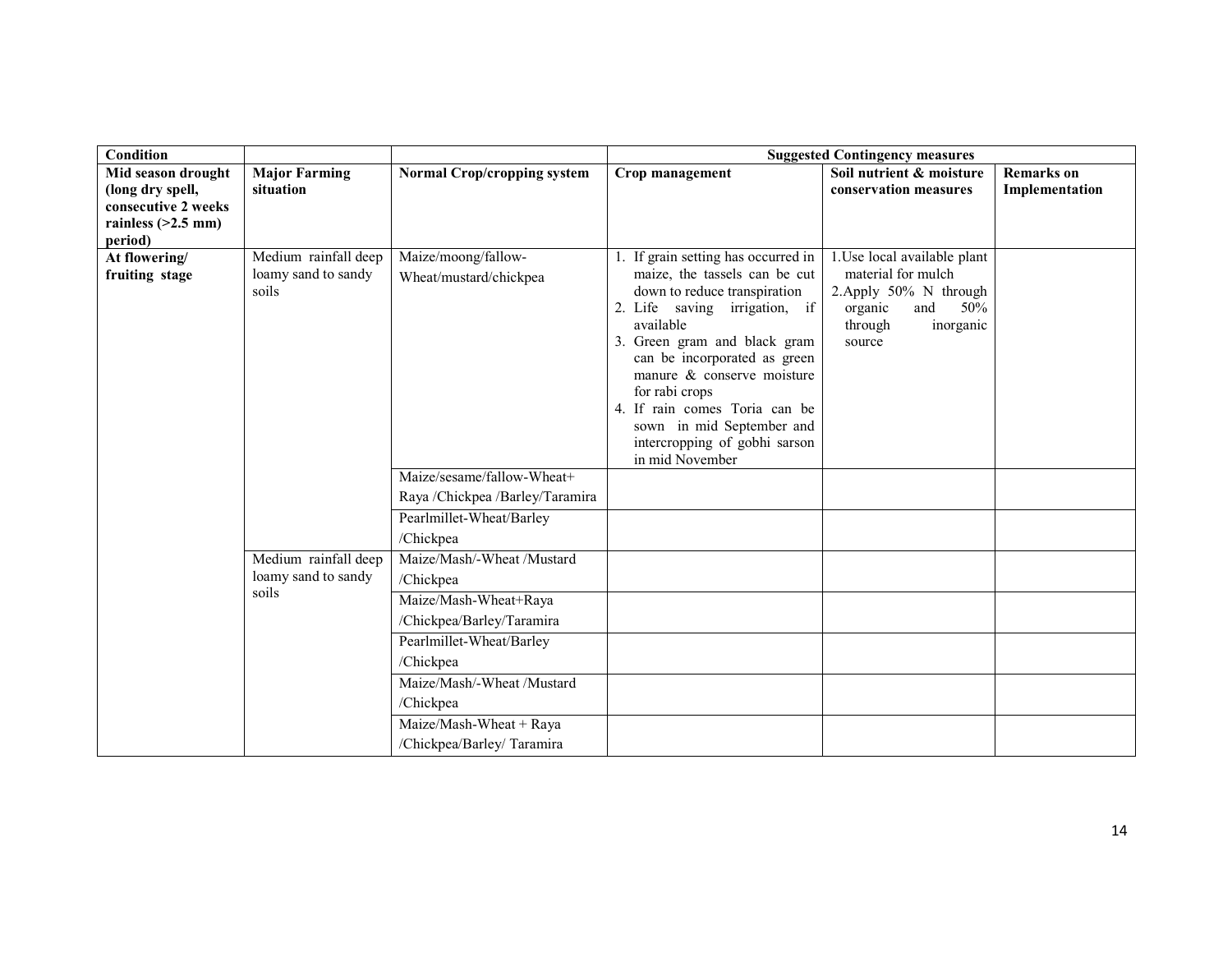| <b>Condition</b>        |                                                      |                                               |                                                                                                       | <b>Suggested Contingency measures</b>                                                                                                                                                                                                                               |                   |
|-------------------------|------------------------------------------------------|-----------------------------------------------|-------------------------------------------------------------------------------------------------------|---------------------------------------------------------------------------------------------------------------------------------------------------------------------------------------------------------------------------------------------------------------------|-------------------|
| <b>Terminal drought</b> | <b>Major Farming</b>                                 | <b>Normal Crop/cropping system</b>            | Crop management                                                                                       | Soil nutrient &                                                                                                                                                                                                                                                     | <b>Remarks</b> on |
| (Early withdrawal       | situation                                            |                                               |                                                                                                       | moisture conservation                                                                                                                                                                                                                                               | Implementation    |
| of monsoon)             |                                                      |                                               |                                                                                                       | measures                                                                                                                                                                                                                                                            |                   |
|                         | Medium rainfall deep<br>loamy sand to sandy<br>soils | Maize/moong/fallow-<br>Wheat/mustard/chickpea | 1. Harvest whatever crop is 1.<br>available and immediately<br>conserve the soil moisture<br>for rabi | of<br>Intercropping<br>gobhi sarson in mid<br>November in the<br>Toria sown during<br>mid September<br>Deep sowing with<br>2.<br>minimum soil load<br>on seed<br>3. Prefer presoaked seed<br>for sowing<br>4. Drill half N and full P<br>before sowing with<br>pora |                   |
|                         |                                                      | Maize/Sesame/Fallow-Wheat+ Raya               |                                                                                                       |                                                                                                                                                                                                                                                                     |                   |
|                         |                                                      | /Chickpea /Barley/Taramira                    |                                                                                                       |                                                                                                                                                                                                                                                                     |                   |
|                         |                                                      | Pearlmillet -Wheat/Barley /Chickpea           |                                                                                                       |                                                                                                                                                                                                                                                                     |                   |
|                         | Medium rainfall deep                                 | Maize/Mash/-Wheat /Mustard                    |                                                                                                       |                                                                                                                                                                                                                                                                     |                   |
|                         | loamy sand to sandy                                  | /Chickpea                                     |                                                                                                       |                                                                                                                                                                                                                                                                     |                   |
|                         | soils                                                | Maize/Mash-Wheat + Raya                       |                                                                                                       |                                                                                                                                                                                                                                                                     |                   |
|                         |                                                      | /Chickpea/Barley/Taramira                     |                                                                                                       |                                                                                                                                                                                                                                                                     |                   |
|                         |                                                      | Pearlmillet-Wheat/Barley/Chickpea             |                                                                                                       |                                                                                                                                                                                                                                                                     |                   |
|                         |                                                      | Maize/Mash/-Wheat /Mustard                    |                                                                                                       |                                                                                                                                                                                                                                                                     |                   |
|                         |                                                      | /Chickpea                                     |                                                                                                       |                                                                                                                                                                                                                                                                     |                   |
|                         |                                                      | Maize/Mash-                                   |                                                                                                       |                                                                                                                                                                                                                                                                     |                   |
|                         |                                                      | Wheat+Raya/Chickpea/Barley/Taramira           |                                                                                                       |                                                                                                                                                                                                                                                                     |                   |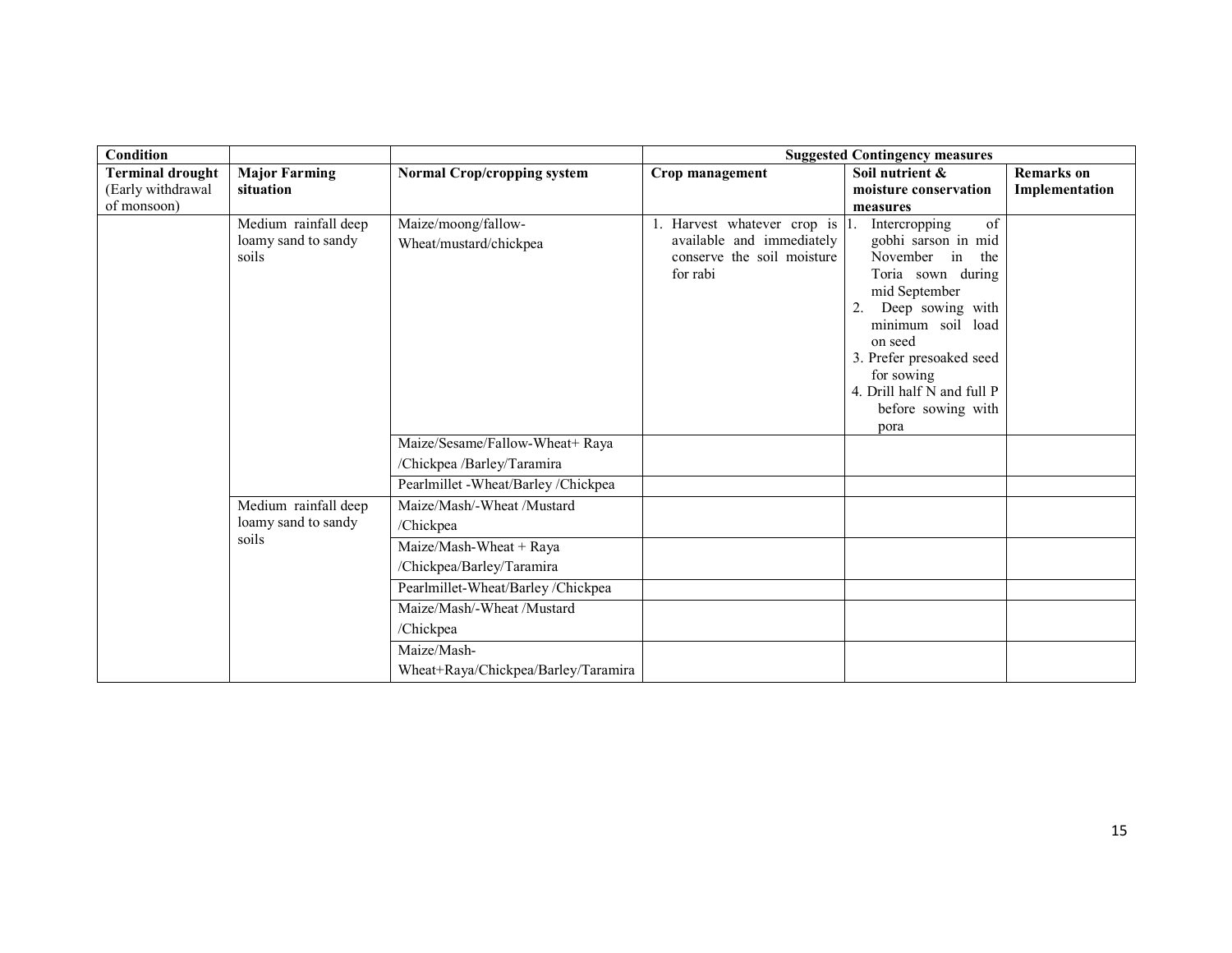# 2.1.2 Drought - Irrigated situation:

| Condition           |                      |                                    | <b>Suggested Contingency measures</b> |                           |                |
|---------------------|----------------------|------------------------------------|---------------------------------------|---------------------------|----------------|
|                     | <b>Major Farming</b> | <b>Normal Crop/cropping system</b> | Change in crop/cropping               | <b>Agronomic measures</b> | Remarks on     |
|                     | situation            |                                    | system                                |                           | Implementation |
| Delayed release of  | Tankfed medium deep  |                                    |                                       |                           |                |
| water in canals due | black soils          |                                    |                                       |                           |                |
| to low rainfall     |                      |                                    |                                       |                           |                |

| Condition           | <b>Suggested Contingency measures</b> |                                    |                         |                           |                |
|---------------------|---------------------------------------|------------------------------------|-------------------------|---------------------------|----------------|
|                     | <b>Major Farming</b>                  | <b>Normal Crop/cropping system</b> | Change in crop/cropping | <b>Agronomic measures</b> | Remarks on     |
|                     | <i>situation</i>                      |                                    | system                  |                           | Implementation |
| Limited release of  | Tankfed medium deep                   |                                    |                         |                           |                |
| water in canals due | black soils                           |                                    |                         |                           |                |
| to low rainfall     |                                       |                                    |                         |                           |                |

| Condition            |                      |                                    | <b>Suggested Contingency measures</b>                              |  |                |
|----------------------|----------------------|------------------------------------|--------------------------------------------------------------------|--|----------------|
|                      | <b>Major Farming</b> | <b>Normal Crop/cropping system</b> | Change in crop/cropping<br>Remarks on<br><b>Agronomic measures</b> |  |                |
|                      | situation            |                                    | system                                                             |  | Implementation |
| Non release of water | Tankfed medium deep  |                                    |                                                                    |  |                |
| in canals under      | black soils          |                                    |                                                                    |  |                |
| delayed onset of     |                      |                                    |                                                                    |  |                |
| monsoon in           |                      |                                    |                                                                    |  |                |
| catchment            |                      |                                    |                                                                    |  |                |

| Condition            |                      |                                    | <b>Suggested Contingency measures</b>                              |  |                |
|----------------------|----------------------|------------------------------------|--------------------------------------------------------------------|--|----------------|
|                      | <b>Major Farming</b> | <b>Normal Crop/cropping system</b> | Change in crop/cropping<br>Remarks on<br><b>Agronomic measures</b> |  |                |
|                      | situation            |                                    | svstem                                                             |  | Implementation |
| Lack of inflows into | Tube well irrigated  |                                    |                                                                    |  |                |
| tanks due to         | medium red soils     |                                    |                                                                    |  |                |
| insufficient/delayed |                      |                                    |                                                                    |  |                |
| onset of monsoon     |                      |                                    |                                                                    |  |                |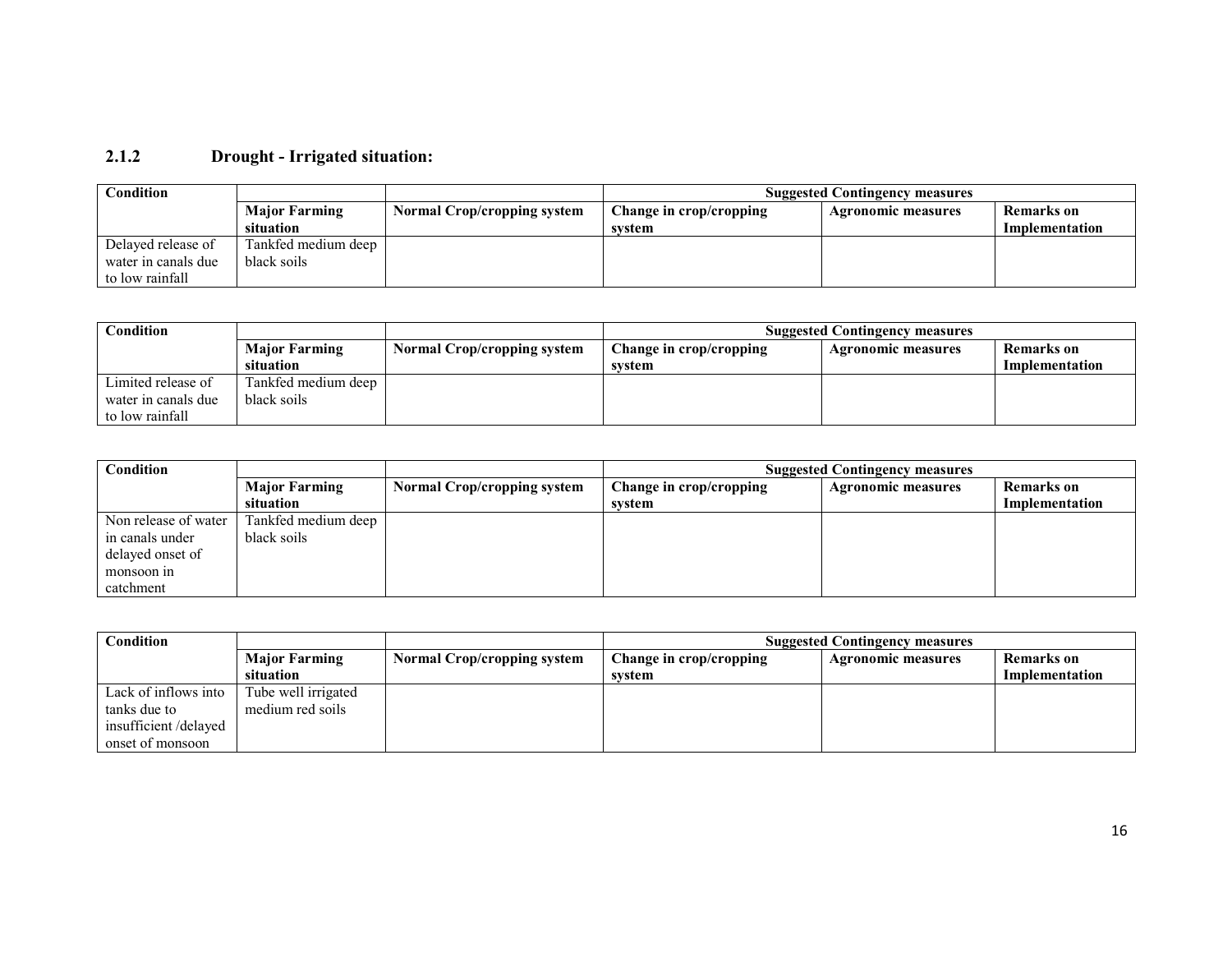| $\mathbf{Condition}$ |                      |                                    | <b>Suggested Contingency measures</b> |                           |                |  |
|----------------------|----------------------|------------------------------------|---------------------------------------|---------------------------|----------------|--|
|                      | <b>Major Farming</b> | <b>Normal Crop/cropping system</b> | Change in crop/cropping               | <b>Agronomic measures</b> | Remarks on     |  |
|                      | situation            |                                    | svstem                                |                           | Implementation |  |
| Insufficient         | Tankfed medium deep  |                                    |                                       |                           |                |  |
| groundwater          | black soils          |                                    |                                       |                           |                |  |
| recharge due to low  |                      |                                    |                                       |                           |                |  |
| rainfall             |                      |                                    |                                       |                           |                |  |

#### **2.2 Unusual rains (untimely, unseasonal etc)** (for both rainfed and irrigated situations) :

| Condition                                                         |                              |                        | <b>Suggested contingency measure</b>                          |                                                                                |
|-------------------------------------------------------------------|------------------------------|------------------------|---------------------------------------------------------------|--------------------------------------------------------------------------------|
| Continuous high rainfall in a short span leading to water logging | <b>Vegetative stage</b>      | <b>Flowering stage</b> | Crop maturity stage                                           | Post harvest                                                                   |
| Maize/Wheat                                                       | Drain out excessive<br>water | It damage the crop     | Harvest the crop and shift<br>to safer place and dry<br>place | In case of moong and<br>mash no staking and<br>drying the crop by<br>spreading |
| Mash / Raya                                                       |                              |                        |                                                               |                                                                                |
| Moong / Taramira                                                  |                              |                        |                                                               |                                                                                |
| Seasme / Lentil                                                   |                              |                        |                                                               |                                                                                |
| Bajra / Chickpea                                                  |                              |                        |                                                               |                                                                                |
| Horticulture                                                      |                              |                        |                                                               |                                                                                |
| Amla                                                              |                              |                        |                                                               |                                                                                |
| Guava                                                             |                              |                        |                                                               |                                                                                |
| Mango                                                             |                              |                        |                                                               |                                                                                |
| Ber                                                               |                              |                        |                                                               |                                                                                |
| Galgal                                                            |                              |                        |                                                               |                                                                                |
| Kinnow                                                            |                              |                        |                                                               |                                                                                |
| Litchi                                                            |                              |                        | Fruit shell splitting                                         |                                                                                |
| Heavy rainfall with high speed winds in a short span              |                              |                        |                                                               |                                                                                |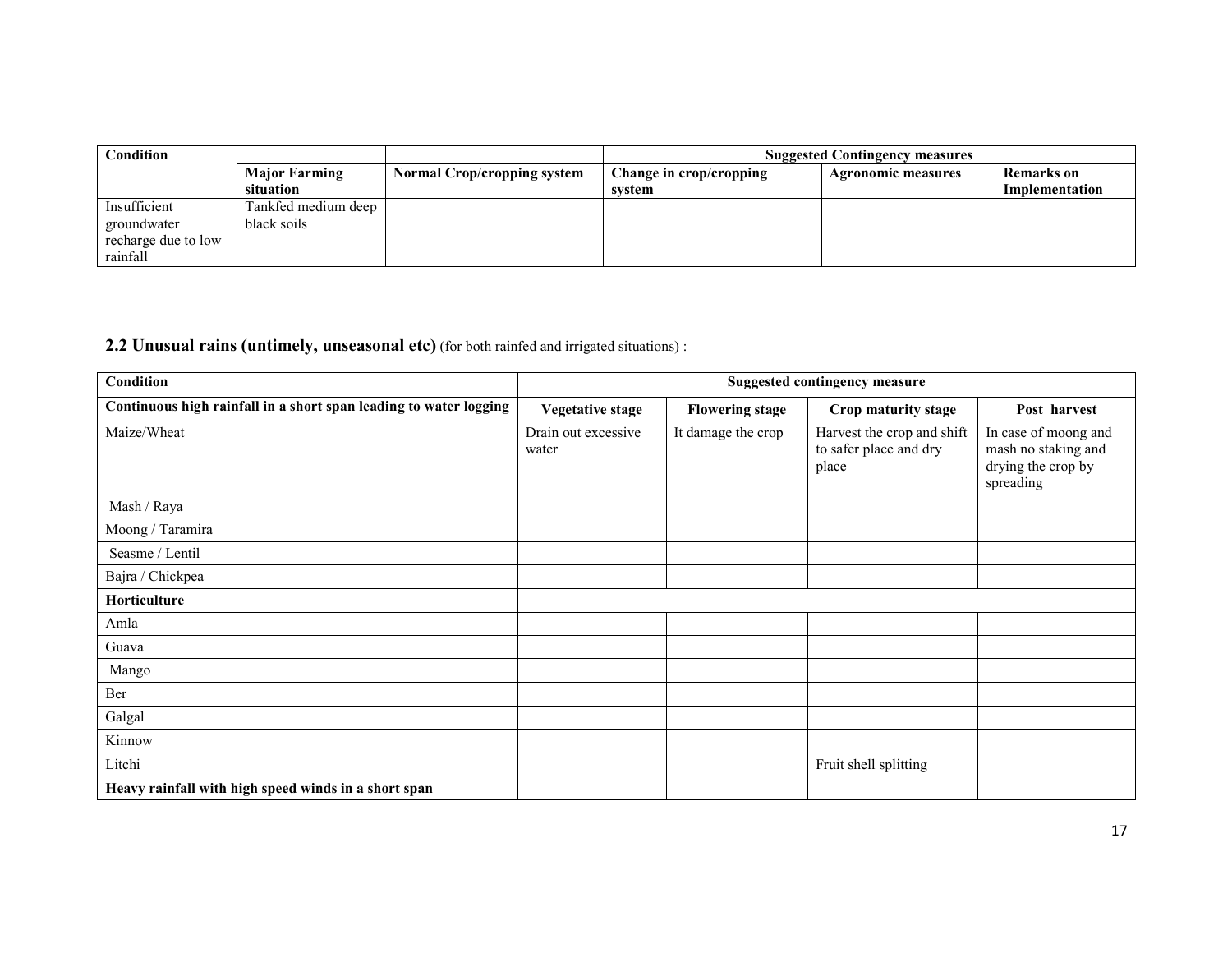| Maize/Wheat                                            | Drain out excessive<br>water and add urea @<br>$1/3$ rd of<br>recommended dose, if<br>nitrogen is not applied<br>before 15 days | Spray with<br>chemicals which<br>enhance the<br>photosynthesis                                               | Harvest the crop and shift<br>to safer place and dry<br>place |  |
|--------------------------------------------------------|---------------------------------------------------------------------------------------------------------------------------------|--------------------------------------------------------------------------------------------------------------|---------------------------------------------------------------|--|
| Mash / Raya                                            |                                                                                                                                 |                                                                                                              |                                                               |  |
| Moong / Taramira                                       |                                                                                                                                 |                                                                                                              |                                                               |  |
| Seasme / Lentil                                        |                                                                                                                                 |                                                                                                              |                                                               |  |
| Bajra / Chickpea                                       |                                                                                                                                 |                                                                                                              |                                                               |  |
| Horticulture                                           |                                                                                                                                 |                                                                                                              |                                                               |  |
| Amla                                                   |                                                                                                                                 |                                                                                                              |                                                               |  |
| Guava                                                  |                                                                                                                                 |                                                                                                              |                                                               |  |
| Mango                                                  |                                                                                                                                 |                                                                                                              | Fruit shedding                                                |  |
| Ber                                                    |                                                                                                                                 |                                                                                                              |                                                               |  |
| Galgal                                                 |                                                                                                                                 |                                                                                                              |                                                               |  |
| Kinnow                                                 |                                                                                                                                 |                                                                                                              |                                                               |  |
| Outbreak of pests and diseases due to unseasonal rains |                                                                                                                                 |                                                                                                              |                                                               |  |
| Wheat                                                  | Leaf blight (Thiram 3<br>gm / kg of seed)                                                                                       | Karnal bunt (Tilt 25<br>EC @200ml)<br>Yellow rust (Feb)<br>(Tilt 25 EC<br>$(a)$ 200ml)<br>with rise in temp. | Karnal bunt (Tilt 25 EC<br>$(a)$ 200mi)                       |  |
| Raya                                                   | Alternaria blight<br>(Blitox 250g)                                                                                              |                                                                                                              |                                                               |  |
| Taramira                                               | Alternaria blight<br>(Blitox 250g)                                                                                              |                                                                                                              |                                                               |  |
| Lentil                                                 | Lentil blight (Captan<br>3 gm / kg of seed)                                                                                     |                                                                                                              |                                                               |  |
| Chickpea                                               |                                                                                                                                 | Gram blight $&$                                                                                              |                                                               |  |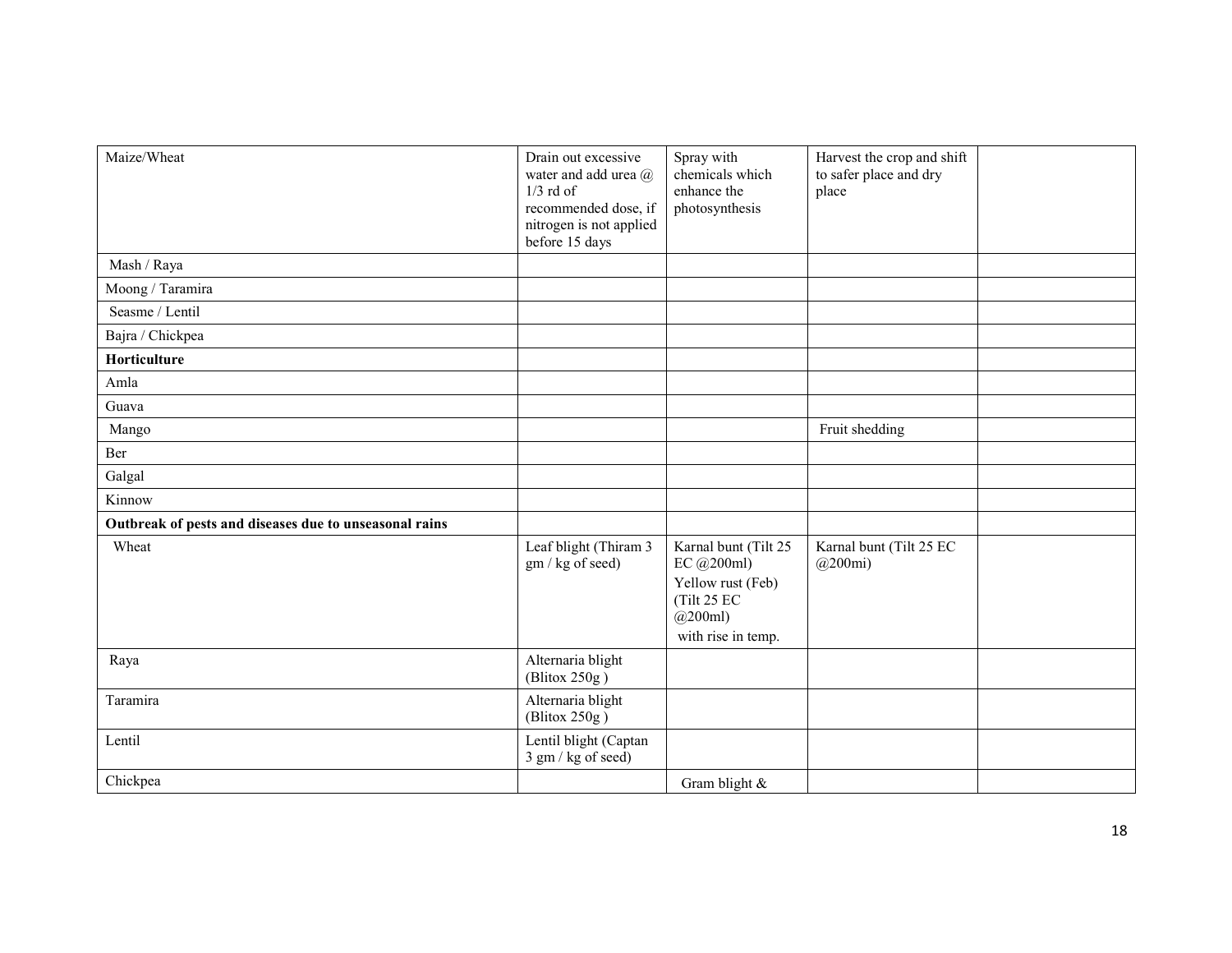|                |          | gram pod borer |  |
|----------------|----------|----------------|--|
| Horticulture   |          |                |  |
| Amla           |          |                |  |
| Guava          |          |                |  |
| Mango          | Root rot |                |  |
| Ber            |          |                |  |
| Galgal<br>Amla |          |                |  |
|                |          |                |  |

## 2.3 Floods

| Condition                                      | <b>Suggested contingency measure</b>  |                                          |                                          |                                                         |  |
|------------------------------------------------|---------------------------------------|------------------------------------------|------------------------------------------|---------------------------------------------------------|--|
| Transient water logging/ partial<br>inundation | Seedling / nursery stage              | <b>Vegetative stage</b>                  | <b>Reproductive stage</b>                | At harvest                                              |  |
| Continuous submergence for more than 2 days    |                                       |                                          |                                          |                                                         |  |
| Maize                                          | Drain out excess water from the field | Drain out excess water<br>from the field | Drain out excess water<br>from the field | Harvest $\&$ move the produce<br>to safer and dry place |  |
| Green gram                                     |                                       |                                          |                                          |                                                         |  |
| Black gram                                     |                                       |                                          |                                          |                                                         |  |
| Sesame                                         |                                       |                                          |                                          |                                                         |  |
| Bajra                                          |                                       |                                          |                                          |                                                         |  |
| Horticulture                                   |                                       |                                          |                                          |                                                         |  |
| Mango                                          | Drain out excess water from the field |                                          |                                          |                                                         |  |
| Guava                                          | Drain out excess water from the field |                                          |                                          |                                                         |  |
| Amla                                           |                                       |                                          |                                          |                                                         |  |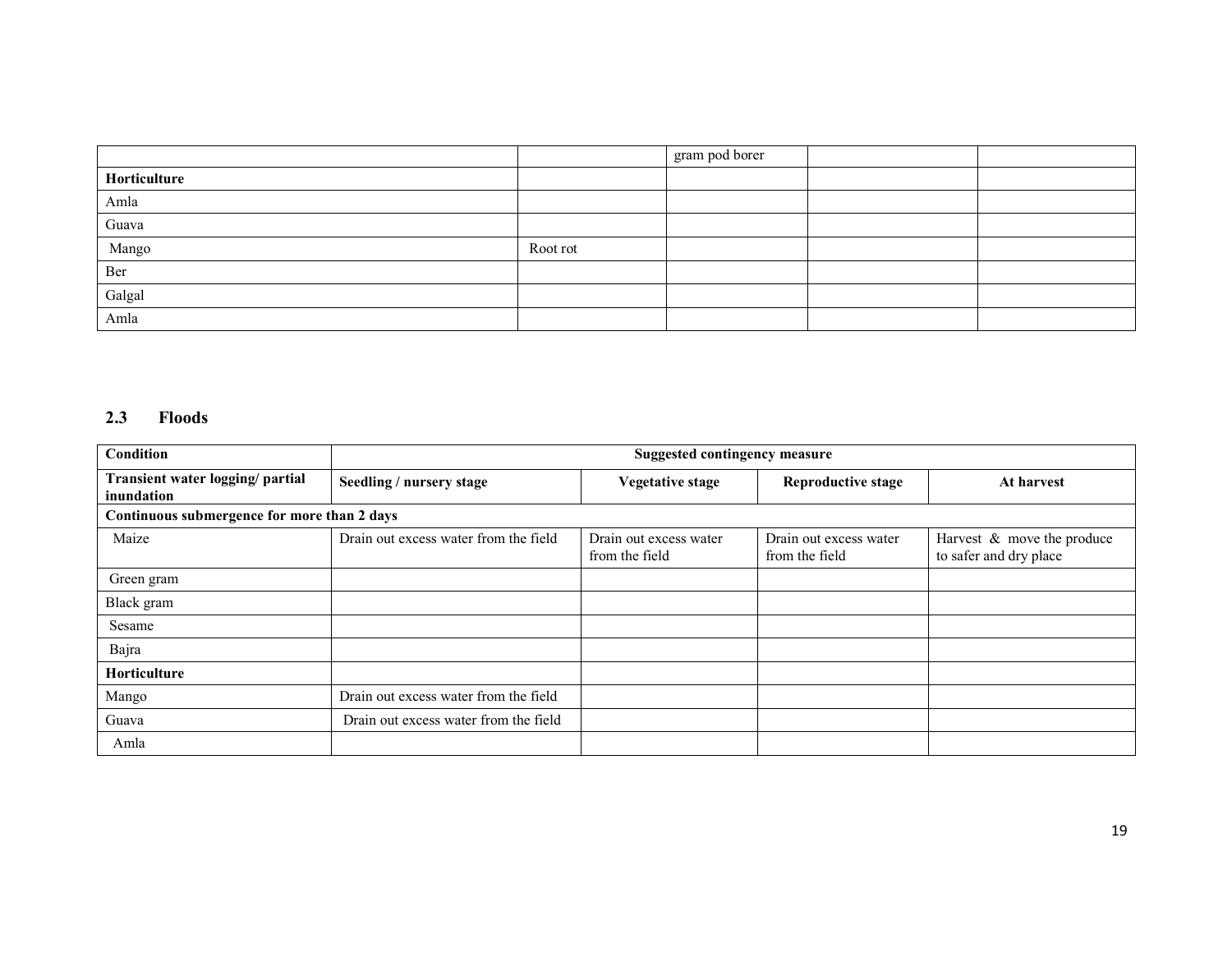# 2.4 Extreme events: Heat wave / Cold wave/Frost/ Hailstorm /Cyclone

| <b>Extreme event type</b> | <b>Suggested contingency measure</b>           |                                                                 |                           |            |  |  |  |
|---------------------------|------------------------------------------------|-----------------------------------------------------------------|---------------------------|------------|--|--|--|
|                           | Seedling / nursery stage                       | <b>Vegetative stage</b>                                         | <b>Reproductive stage</b> | At harvest |  |  |  |
|                           | Spray anti transpirant to reduce transpiration | Spray anti transpirant                                          | Life saving irrigation    |            |  |  |  |
| <b>Heat Wave</b>          |                                                |                                                                 |                           |            |  |  |  |
| Maize                     |                                                |                                                                 |                           |            |  |  |  |
| Moong                     |                                                |                                                                 |                           |            |  |  |  |
| Mash                      |                                                |                                                                 |                           |            |  |  |  |
|                           | Spray anti transparent to reduce transpiration | Spray anti transpirant                                          | Life saving irrigation    |            |  |  |  |
| Wheat                     |                                                |                                                                 |                           |            |  |  |  |
| Raya                      |                                                |                                                                 |                           |            |  |  |  |
| Horticulture              |                                                |                                                                 |                           |            |  |  |  |
| All crops                 | Light irrigation preferably with sprinkler     | Spray with GA to prevent<br>pre-mature fruit shedding           |                           |            |  |  |  |
|                           |                                                | (June drop) in citrus and<br>sweet orange                       |                           |            |  |  |  |
| Cold wave                 |                                                |                                                                 |                           |            |  |  |  |
|                           |                                                | Light irrigation, if<br>available. Preferably with              |                           |            |  |  |  |
| Wheat                     |                                                | sprinkler                                                       |                           |            |  |  |  |
| Raya                      |                                                |                                                                 |                           |            |  |  |  |
| Lentil                    |                                                |                                                                 |                           |            |  |  |  |
| Horticulture              |                                                |                                                                 |                           |            |  |  |  |
|                           | Watering                                       |                                                                 |                           |            |  |  |  |
|                           | Covering the plants (with South side open)     |                                                                 |                           |            |  |  |  |
| Frost                     |                                                |                                                                 |                           |            |  |  |  |
| Wheat                     |                                                | Light irrigation, if<br>available. Preferably with<br>sprinkler |                           |            |  |  |  |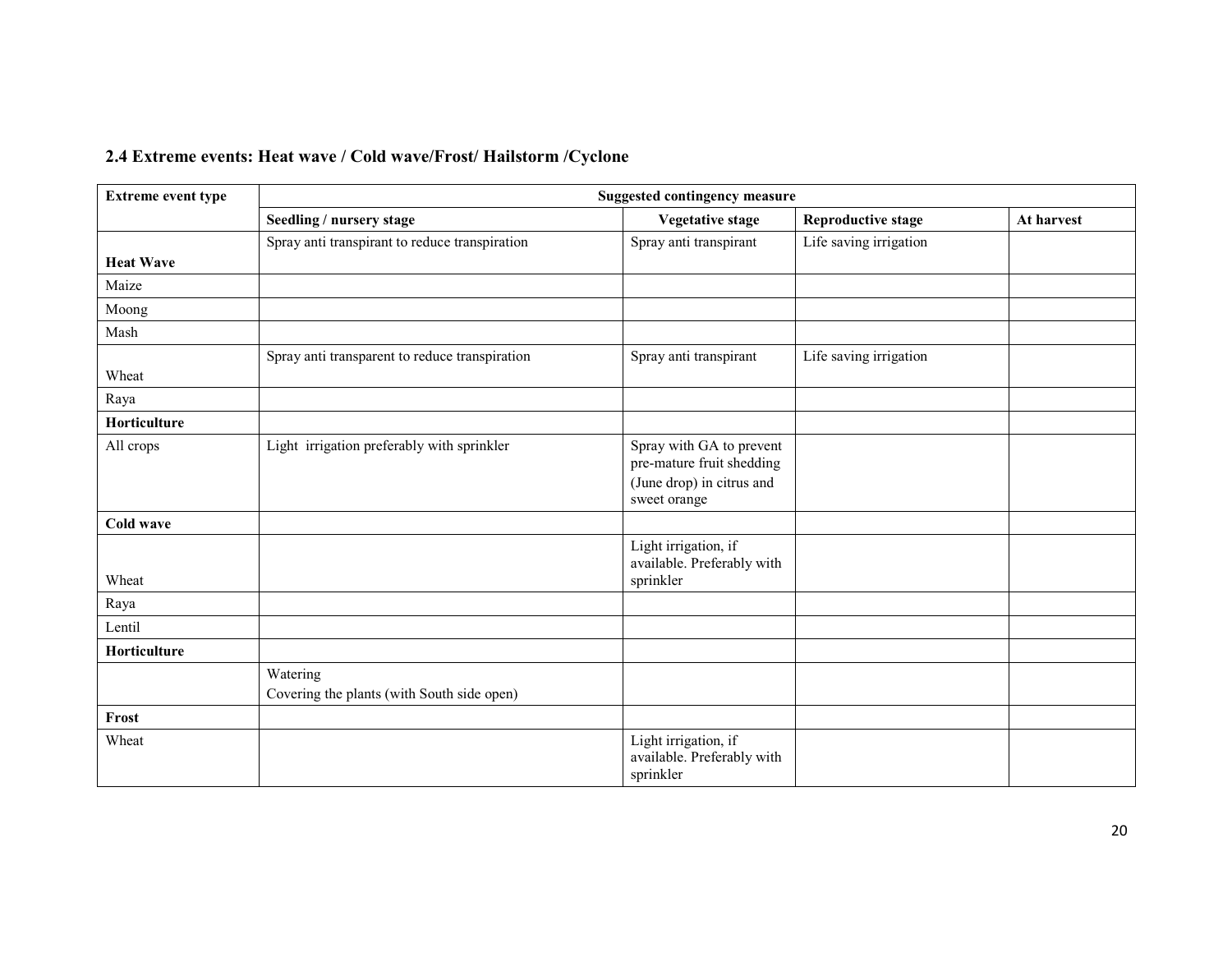| Raya         |                                                                                                                    |                                    |            |  |
|--------------|--------------------------------------------------------------------------------------------------------------------|------------------------------------|------------|--|
| Lentil       |                                                                                                                    |                                    |            |  |
| Horticulture |                                                                                                                    |                                    |            |  |
| All crops    | Watering<br>Covering the plants (with South side open)<br>Burn the leaves/ straw in the field to increase the temp |                                    |            |  |
| Hailstorm    |                                                                                                                    |                                    |            |  |
| All crops    |                                                                                                                    | Apply supplemental dose<br>of urea |            |  |
| Horticulture |                                                                                                                    |                                    |            |  |
| Mango        |                                                                                                                    |                                    | Fruit drop |  |

# 2.5 Contingent strategies for Livestock, Poultry & Fisheries

# 2.5.1 Livestock

|                                        | <b>Suggested contingency measures</b>                                                                                                                                                                                                                                                                   |                                                                                                                                                                                  |                                                                                     |  |  |
|----------------------------------------|---------------------------------------------------------------------------------------------------------------------------------------------------------------------------------------------------------------------------------------------------------------------------------------------------------|----------------------------------------------------------------------------------------------------------------------------------------------------------------------------------|-------------------------------------------------------------------------------------|--|--|
|                                        | <b>Before the event</b>                                                                                                                                                                                                                                                                                 | During the event                                                                                                                                                                 | After the event                                                                     |  |  |
| <b>Drought</b>                         |                                                                                                                                                                                                                                                                                                         |                                                                                                                                                                                  |                                                                                     |  |  |
| <b>Feed and fodder</b><br>availability | Increase area under fodder cultivation<br>Plantation of perennial grasses/trees on waste lands.<br>Collection and storage of wheat/rice straw, sugarcane tops<br>Processing $&$ storage of dry roughages in the form of blocks<br>Establishing fodder banks and preserving fodder as silage<br>and hay. | Utilizing fodder from fodder bank<br>reserves<br>Utilizing fodder stored in silos<br>Transporting fodder and dry roughages<br>to the affected area<br>Arrange concentrate feeds. | Educating farmers for feed $\&$ fodder<br>storage<br>Maintenance / repair of silage |  |  |
| <b>Drinking water</b>                  | Preserving water in the village ponds for drinking purpose<br><b>Excavation of Bore wells</b><br>Rain water harvesting on individual farm basis                                                                                                                                                         | Using preserved water from village<br>ponds for drinking<br>Ground water resources to be exploited<br>for drinking purposes                                                      | Maintenance<br>&<br>cleaning<br>water<br>0Ť<br>reservoirs                           |  |  |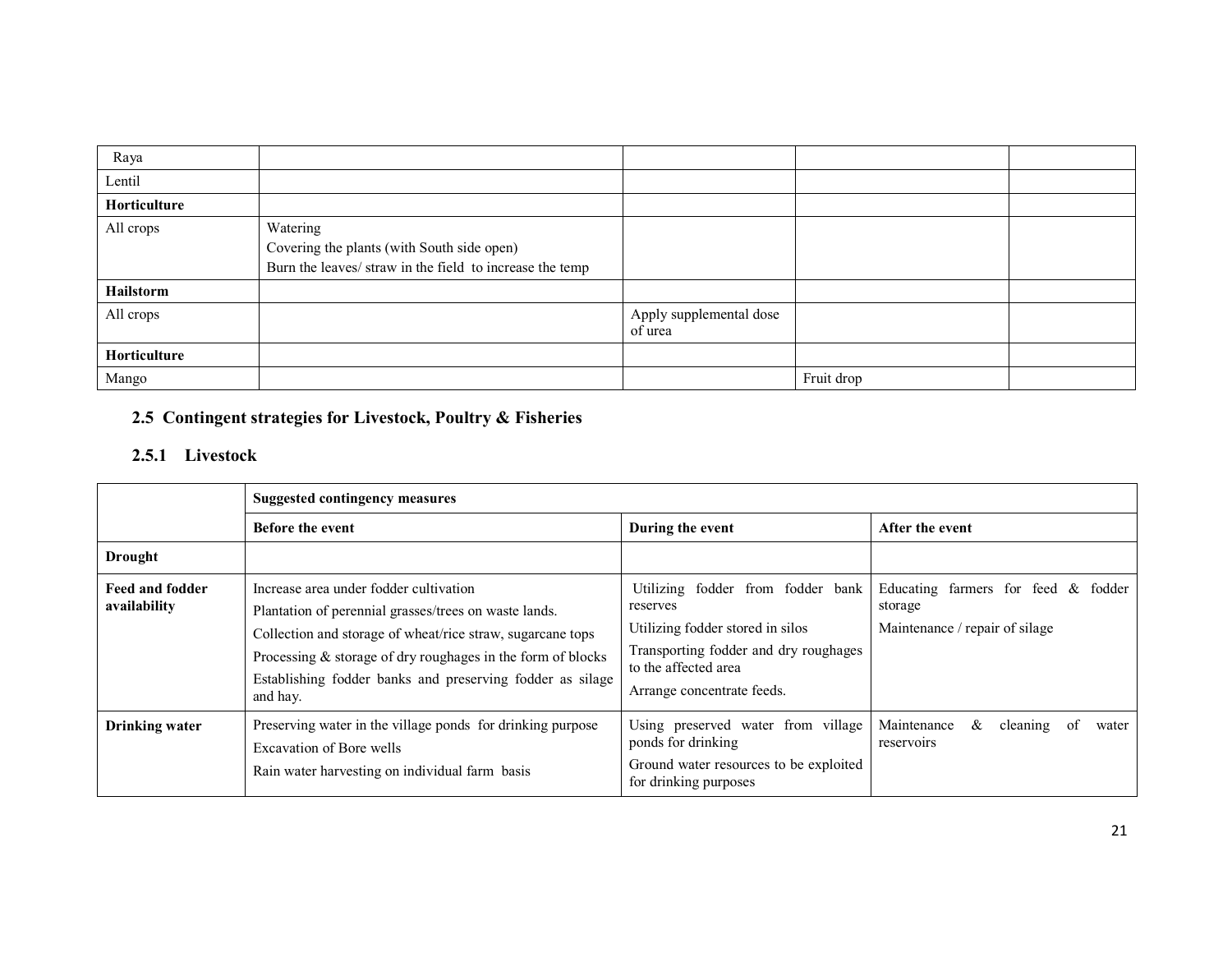| <b>Health and disease</b><br>management | Preparedness with sufficient stocks of medicines and<br>vaccination of animals                                                                                                                                                      | Conducting mass animal Health Camps<br>and treating the affected animals                                                                                                                                 | Culling sick animals                                                                                                              |
|-----------------------------------------|-------------------------------------------------------------------------------------------------------------------------------------------------------------------------------------------------------------------------------------|----------------------------------------------------------------------------------------------------------------------------------------------------------------------------------------------------------|-----------------------------------------------------------------------------------------------------------------------------------|
| <b>Floods</b>                           |                                                                                                                                                                                                                                     |                                                                                                                                                                                                          |                                                                                                                                   |
| Feed<br>fodder<br>and<br>availability   | Establishing Feed & fodder reserves at places safe from<br>floods.                                                                                                                                                                  | Moving feed and fodder from the<br>reserves to affected areas                                                                                                                                            | Maintenance and strengthening of feed $\&$<br>fodder storage facilities                                                           |
|                                         | Processing $&$ storage of dry roughages in the form of blocks<br>Using excess fodder for silage/hay making                                                                                                                          |                                                                                                                                                                                                          | Ensure availability of quality feed and<br>fodder for high yielding animals                                                       |
| <b>Drinking water</b>                   | Not a problem                                                                                                                                                                                                                       | Supply of clean and safe water to the<br>animals                                                                                                                                                         | disinfection<br>Cleaning<br>and<br>of<br>water<br>reservoirs                                                                      |
| Health and disease<br>management        | Provision of community shelters at safe places<br>Proper & timely vaccination along with sufficient stock of<br>medicines<br>Constitution of Rapid Action Veterinary force                                                          | Shifting of animals from affected areas<br>to safe places at short notice<br>Quick action by Rapid<br>Action<br>Veterinary force for animal treatment                                                    | Proper disposal of carcass of dead animals<br>Culling of sick animals<br>Insurance & Govt. relief claims                          |
| Heat wave and cold<br>wave              |                                                                                                                                                                                                                                     |                                                                                                                                                                                                          |                                                                                                                                   |
| Shelter/environment<br>management       | Shady tree plantation around animal facilities.<br>Encourage low cost environmentally effective well ventilated<br>shelters.<br>Cleaning of village ponds on community basis.<br><b>Preponderances</b> for stress related diseases. | Use protective measures to reduce the<br>effects of cold or heat viz., use of<br>antioxidants as feed additives etc.<br>Use water ponds for wallowing during<br>heat wave<br>Ensure fresh water supplies | Plantation of shady trees and wind<br>breakers around animal facility/farms<br>Strengthening of water supply resources            |
| Health and disease<br>management        | Provision of community shelters/hospitals for animal<br>treatments<br>Proper & timely vaccination, ensure sufficient stock of<br>medicines                                                                                          | Visits of rapid action force teams in<br>affected area & treatment of affected<br>animals<br>Testing the immunity                                                                                        | Keep the hyper sensitive animals under<br>observation<br>Proper feed and fodder supply for<br>reconditioning the affected animals |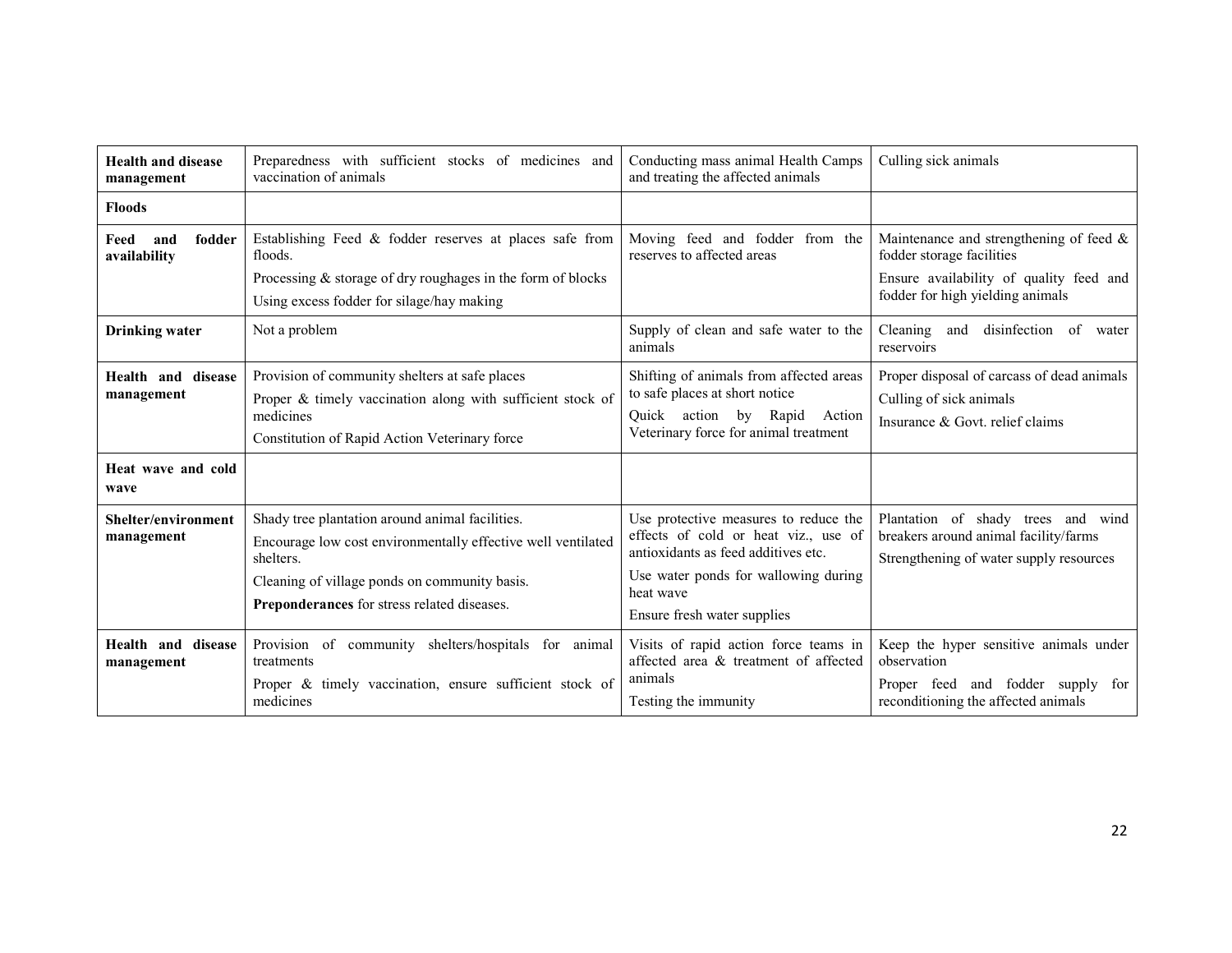#### 2.5.2 Poultry

|                                            |                                                                                     | Convergence/<br>linkages with ongoing<br>programs, if any                                         |                                                                                                                         |  |
|--------------------------------------------|-------------------------------------------------------------------------------------|---------------------------------------------------------------------------------------------------|-------------------------------------------------------------------------------------------------------------------------|--|
|                                            | <b>Before the event</b>                                                             | During the event                                                                                  | After the event                                                                                                         |  |
| <b>Drought</b>                             | L,                                                                                  |                                                                                                   |                                                                                                                         |  |
| <b>Shortage of feed</b><br>ingredients     | Establishing feed reserve banks                                                     | Utilizing feed from feed reserve banks                                                            | Strengthening of feed storage<br>facilities                                                                             |  |
| <b>Drinking water</b>                      | Strengthening of water sources                                                      | Ensure sufficient drinking water supplies                                                         |                                                                                                                         |  |
| <b>Health</b> and<br>disease<br>management | Vaccination of birds<br>Veterinary preparedness with sufficient<br>medicine stocks. | Critical observation of flocks for any<br>infection on daily basis                                | Culling<br>disposal<br>of<br>and<br>affected birds                                                                      |  |
| <b>Floods</b>                              |                                                                                     |                                                                                                   |                                                                                                                         |  |
| Shortage of feed<br>ingredients            | Ensure feed reserves to meet requirements<br>for 2-3 months                         | Use feed from feed reserves& transport feed<br>to affected area                                   | Cleaning & disinfection of feed<br>stores<br>of<br>fungal<br>Dispose<br>contaminated feed                               |  |
| <b>Drinking water</b>                      | Excavation of deep bore wells                                                       | Use water from deep bore well.                                                                    | Maintenance of water supply                                                                                             |  |
| <b>Health</b> and<br>disease<br>management | Emergency<br>Veterinary preparedness with sufficient<br>stocks of medicines         | Deworming of birds<br>Visit of rapid action force to the affected<br>area for emergency treatment | Culling affected birds<br>Proper<br>disposal of<br>dead<br>carcasses<br>Cleaning and disinfection of<br>poultry houses. |  |
| <b>Heat wave and</b><br>cold wave          |                                                                                     |                                                                                                   |                                                                                                                         |  |
| Shelter/environ<br>ment                    | Build comfortable shelter<br>plantation/wind breakers<br>Tree<br>around             | Ensure supply of fresh drinking water<br>Use cooling or heating devices for comfort               |                                                                                                                         |  |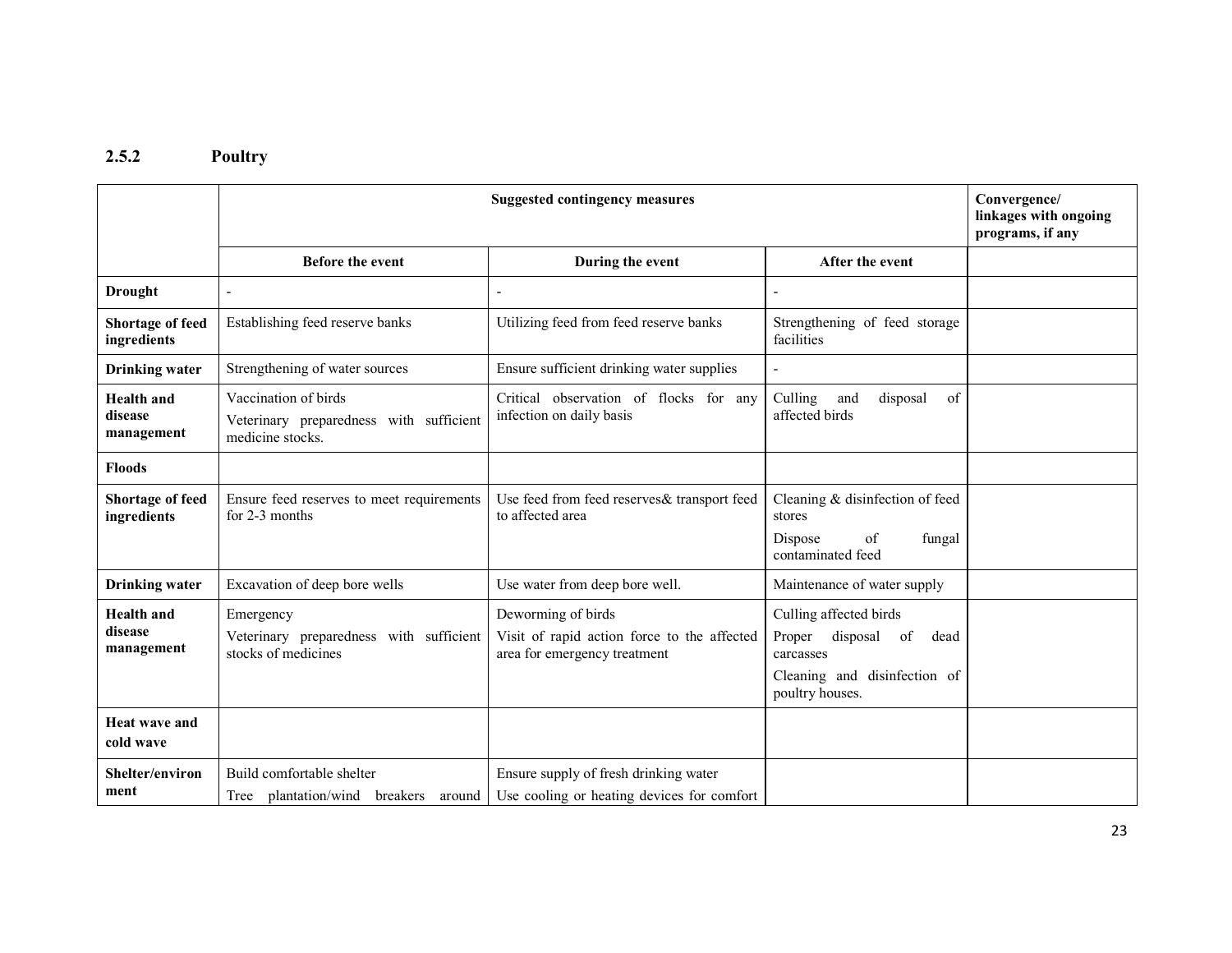| management                                 | poultry facilities                                                          | of birds                                                                                                                                   |                                                                            |  |
|--------------------------------------------|-----------------------------------------------------------------------------|--------------------------------------------------------------------------------------------------------------------------------------------|----------------------------------------------------------------------------|--|
|                                            |                                                                             | Increase or decrease ventilation and air<br>movements as per requirements                                                                  |                                                                            |  |
|                                            |                                                                             | Use protective measures to reduce the<br>effects of cold or heat viz., use of<br>antioxidants etc. as feed additives                       |                                                                            |  |
| <b>Health and</b><br>disease<br>management | Vaccination of birds<br>Emergency Veterinary preparedness with<br>medicines | Watch the flocks for any infection critically<br>Testing the titre against RD. Quick<br>treatment of birds against any disease<br>outbreak | Reconditioning of birds<br>of<br>Culling and<br>disposal<br>affected birds |  |

### 2.5.3. Fisheries/ Aquaculture

|                                                             | <b>Suggested Contingency measures</b>                                                                                                                                                                                             |                                                                                                                         |                                                                                                                                                                                                                                                                                                                                                                                                                        |  |
|-------------------------------------------------------------|-----------------------------------------------------------------------------------------------------------------------------------------------------------------------------------------------------------------------------------|-------------------------------------------------------------------------------------------------------------------------|------------------------------------------------------------------------------------------------------------------------------------------------------------------------------------------------------------------------------------------------------------------------------------------------------------------------------------------------------------------------------------------------------------------------|--|
|                                                             | <b>Before the event</b>                                                                                                                                                                                                           | During the event                                                                                                        | After the event                                                                                                                                                                                                                                                                                                                                                                                                        |  |
| 1. Drought                                                  |                                                                                                                                                                                                                                   |                                                                                                                         |                                                                                                                                                                                                                                                                                                                                                                                                                        |  |
| A. Capture                                                  |                                                                                                                                                                                                                                   |                                                                                                                         |                                                                                                                                                                                                                                                                                                                                                                                                                        |  |
| Inland                                                      |                                                                                                                                                                                                                                   |                                                                                                                         |                                                                                                                                                                                                                                                                                                                                                                                                                        |  |
| (i) Shallow water depth due to insufficient<br>rains/inflow | Critical analysis of long range<br>forecast data<br>ii) Storage of water<br>iii) Aforestation programme<br>Conservation<br>of<br>iv)<br>rivers.<br>wetlands/reservoirs/dams<br>v) Re-excavation of local canals and<br>reservoirs | i) Use stored water<br>ii) Use surface water flow<br>iii) Divert water from unutilized areas<br>iv) Utilize canal water | Need based monitoring through<br>$\overline{1}$<br>research plan<br>ii) Intensive aforestation programme in<br>the areas<br>iii) Augmentation of surface water flow<br>iv) Construction of water reservoirs<br>v) Adoption of rain harvesting methods<br>vi) Provide help and compensation<br>package to the farmers of drought hit<br>areas<br>vii) Prepare vulnerability map and<br>place it to management committee |  |
| (ii) Changes in water quality                               | i) Dumping of solid, liquid and waste $ i\rangle$                                                                                                                                                                                 | Use disinfectants and therapeutic                                                                                       | i) To maintain water quality, need                                                                                                                                                                                                                                                                                                                                                                                     |  |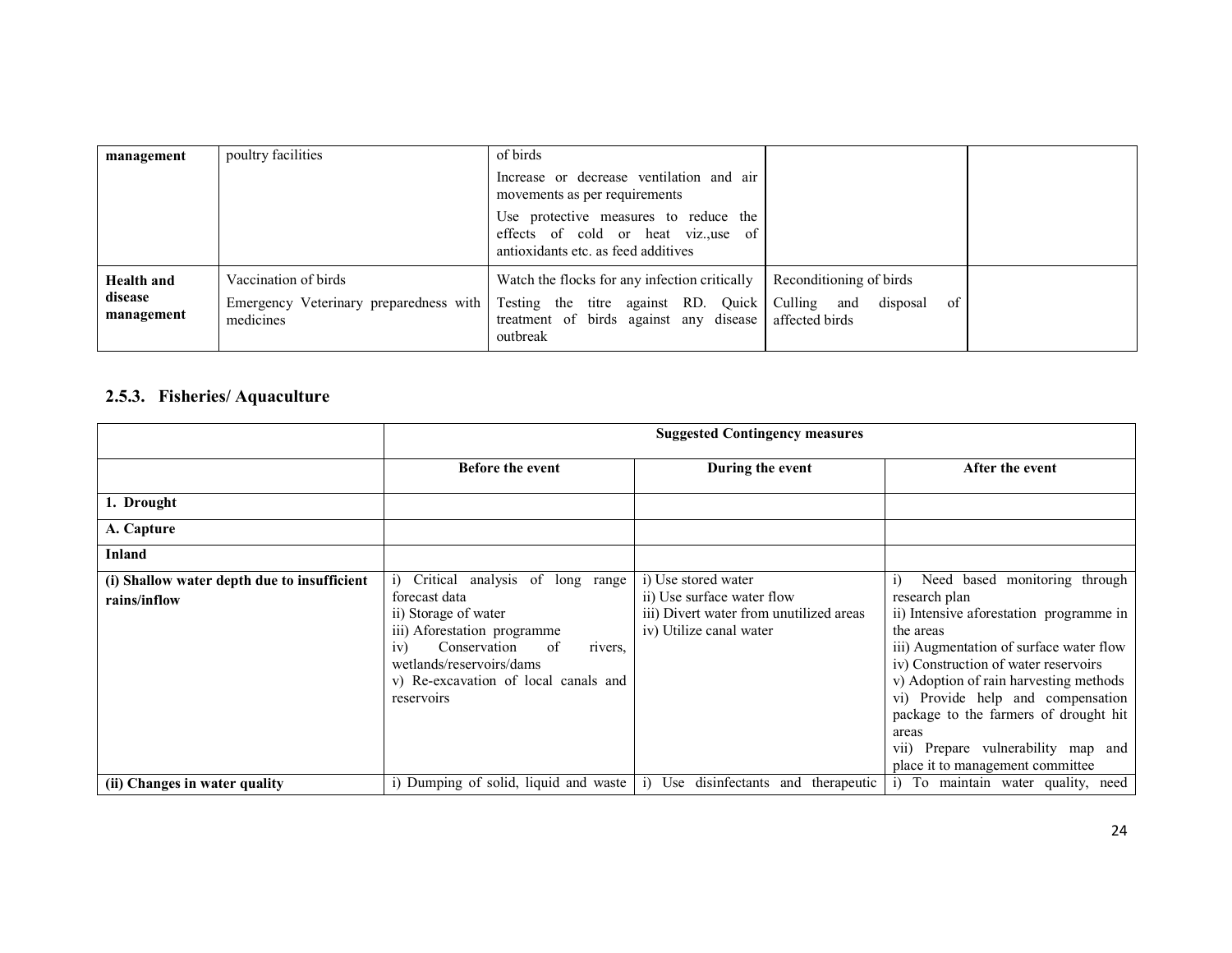|                                                            | should be stopped<br>ii) Store chemicals, disinfectants and<br>therapeutic drugs                                                                                                                                                                                                                                                             | drugs<br>ii) Adoption of bioremedial measures                                                                                                                                                                               | based research data should be generated<br>ii) Dumping of solid, liquid and waste<br>should be stopped through enactment of<br>legislation.                                                                                                                                                                              |
|------------------------------------------------------------|----------------------------------------------------------------------------------------------------------------------------------------------------------------------------------------------------------------------------------------------------------------------------------------------------------------------------------------------|-----------------------------------------------------------------------------------------------------------------------------------------------------------------------------------------------------------------------------|--------------------------------------------------------------------------------------------------------------------------------------------------------------------------------------------------------------------------------------------------------------------------------------------------------------------------|
| <b>B.</b> Aquaculture                                      |                                                                                                                                                                                                                                                                                                                                              |                                                                                                                                                                                                                             |                                                                                                                                                                                                                                                                                                                          |
| (i) Shallow water in ponds due to                          | i) Critical evaluation of long range                                                                                                                                                                                                                                                                                                         | i) Use stored water                                                                                                                                                                                                         | i) Need based monitoring through                                                                                                                                                                                                                                                                                         |
| insufficient rains/inflow                                  | forecast for data<br>ii) storage of water<br>iii) Afforestation programme<br>iv) Installation of tubewells<br>Conservation<br>of<br>V)<br>rivers.<br>wetlands/reservoirs/dams<br>vi) Re-excavation of local canals and<br>ponds                                                                                                              | ii) Re-excavation of local canals and<br>ponds<br>iii) Use surface water flow<br>iv) Bring water from unutilized areas<br>vi) Maintain water level in ponds                                                                 | research plan<br>ii) Intensive afforestation programme<br>iii) Augmentation of surface water flow<br>iv) Strengthening of water reservoir<br>v) Adoption of rain harvesting methods<br>vi) Mobilize local communities for<br>protection<br>vii) Prepare vulnerability map and                                            |
|                                                            |                                                                                                                                                                                                                                                                                                                                              |                                                                                                                                                                                                                             | place it to management committee                                                                                                                                                                                                                                                                                         |
| (ii) Impact of salt load build up in                       | i) Adopt suitable action plan to reduce                                                                                                                                                                                                                                                                                                      | Immediate examination of water<br>$\overline{1}$                                                                                                                                                                            | i) Need based research data should be                                                                                                                                                                                                                                                                                    |
| ponds/Changes in water quality                             | salt load in water bodies.<br>ii) Generate scientific research data on<br>the survival and tolerance limit of fish<br>and prawn species in saline affected<br>areas.<br>iii) Store chemicals, disinfectants and<br>therapeutic drugs                                                                                                         | samples<br>ii) Use appropriate disinfectants and<br>therapeutic drugs<br>iii) Adoption of bio-remedial measures<br>iv) Minimize excess salinity percentage<br>in water with the application of<br>scientific techniques.    | generated<br>ii) Cleaning of water bodies<br>iii) Regular water monitoring and bio-<br>monitoring of water bodies                                                                                                                                                                                                        |
| 2. Flood                                                   |                                                                                                                                                                                                                                                                                                                                              |                                                                                                                                                                                                                             |                                                                                                                                                                                                                                                                                                                          |
| A. Capture                                                 |                                                                                                                                                                                                                                                                                                                                              |                                                                                                                                                                                                                             |                                                                                                                                                                                                                                                                                                                          |
| <b>Inland</b>                                              |                                                                                                                                                                                                                                                                                                                                              |                                                                                                                                                                                                                             |                                                                                                                                                                                                                                                                                                                          |
| (i) Average compensation paid due to loss<br>of human life | i) Strengthening of river linings at all<br>weak points<br>ii) Cleaning of rivers and flood water<br>channels<br>iii) Be prepared to evacuate at a short<br>notice.<br>iv) Preparation of flood control action<br>plan<br>dissemination<br>Warning<br>V)<br>and<br>precautionary response<br>vi) Formation of flood management<br>committees | i) Human evacuation from the area<br>ii) Coordination of assistance<br>iii) Damage and need assessment<br>iv) Immediate management of relief<br>supplies<br>v) Immediate help and compensation<br>delivery during emergency | i) Arrangement for rescue and casualty<br>care<br>ii) Arrangement for burial control room<br>iii) Restoration of essential services,<br>security and protection of property<br>iv) Support to rehabilitation, logistics,<br>training and awareness build up $\&$<br>testing and updating the plan<br>v) Insurance claim. |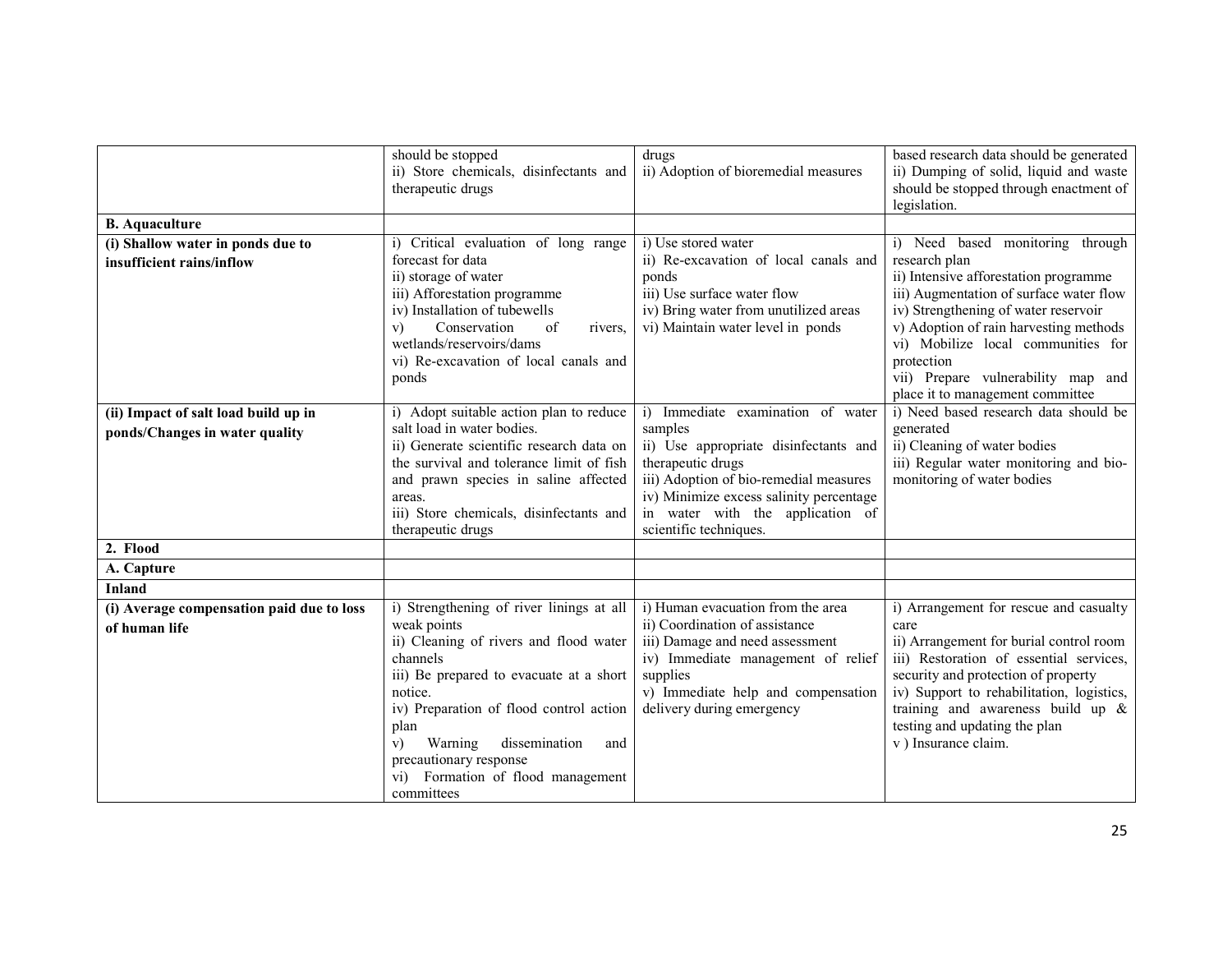| (ii) No. of boats/nets damaged  | i) Annual Repair of boats/nets and                      | i) Coordination of assistance                                                       | i) Loss assessment & insurance claim.               |
|---------------------------------|---------------------------------------------------------|-------------------------------------------------------------------------------------|-----------------------------------------------------|
|                                 | gears                                                   | ii) Immediate management of relief                                                  |                                                     |
|                                 | ii) Insurance of boats/nets/gears                       | supplies                                                                            |                                                     |
|                                 |                                                         | iii) Govt. support and compensation                                                 |                                                     |
| (iii) No. of houses damaged     | i) Annual repair of houses                              | i) Coordination of assistance                                                       | i) Prepare for the rehabilitation.                  |
|                                 | ii) House insurance                                     | ii) Immediate management of relief                                                  | ii) Loss assessment & insurance claim.              |
|                                 |                                                         | supplies                                                                            |                                                     |
|                                 |                                                         | iii) Govt. support and compensation                                                 |                                                     |
| (iv) Loss of stock              | i) Keep boats, nets/gears<br>ready for                  | i) Mobilize stocks from emergency                                                   | i) Locate backup stocks and verify its              |
|                                 | emergency use                                           | reserves.                                                                           | usability time                                      |
|                                 | ii) Store fuels, food/other item                        |                                                                                     | ii) Follow flood control management                 |
|                                 | iii) Develop flood control management                   |                                                                                     | plan                                                |
|                                 | plans<br>iv) Insurance of stock material.               |                                                                                     | iii) Loss assessment & insurance claim.             |
|                                 | Provision<br>stop/close<br>i)<br>to<br>the              | i) Do not use contaminated water                                                    | i) Need based research data should be               |
| (v) Changes in water quality    | effluent/sewage discharge point in                      | ii) Proper preparation and management                                               | generated to maintain water quality,                |
|                                 | water bodies                                            | through emergency aeration, that may                                                | ii) Dumping of solid, liquid and waste              |
|                                 | ii) Store chemicals, disinfectants and                  | improve water quality in affected areas.                                            | should be stopped.                                  |
|                                 | therapeutic drugs                                       | iii) Use appropriate amount of                                                      | iii) Cleaning and disinfection of water             |
|                                 | iii) Develop flood control management                   | disinfectants, chemicals and therapeutic                                            | bodies                                              |
|                                 | plan                                                    | drugs                                                                               |                                                     |
|                                 |                                                         | iv)<br>Immediate<br>of<br>support                                                   |                                                     |
|                                 |                                                         | Govt./industrial<br>organization<br>for                                             |                                                     |
|                                 |                                                         | maintaining the purity and quality of                                               |                                                     |
|                                 |                                                         | water bodies                                                                        |                                                     |
|                                 |                                                         | v) need based bioremediation                                                        |                                                     |
| (vi) Health and disease         | i) Advance planning and preparedness                    | i) Prompt action or immediate removal                                               | Follow<br>surveillance<br>and<br>up                 |
|                                 | ii) Store chemicals, disinfectants and                  | of disease causing agents/ dead fish.                                               | monitoring after disease outbreak                   |
|                                 | therapeutic drugs                                       | Use appropriate amount of<br>$\overline{11}$                                        | ii) Biomonitoring and maintaining                   |
|                                 | iii) Stock sufficient stores of medicines               | disinfectants, chemicals and therapeutic                                            | water quality                                       |
|                                 |                                                         | drugs<br>iii) Emergency aeration or splashing in                                    | iii) Need based research data should be             |
|                                 |                                                         | water bodies.                                                                       | generated<br>vii) Loss<br>assessment $\&$ insurance |
|                                 |                                                         |                                                                                     | claim.                                              |
|                                 |                                                         |                                                                                     |                                                     |
| <b>B.</b> Aquaculture           |                                                         |                                                                                     |                                                     |
|                                 |                                                         |                                                                                     | Reallocate<br>fish<br>to                            |
| (i) Inundation with flood water | i) Strengthening of river linings at all<br>weak points | i) Arrangement for evacuation<br>$\overline{11}$ )<br>Arrangement for rescue<br>and | maintain<br>i)<br>appropriate biomass.              |
|                                 |                                                         |                                                                                     |                                                     |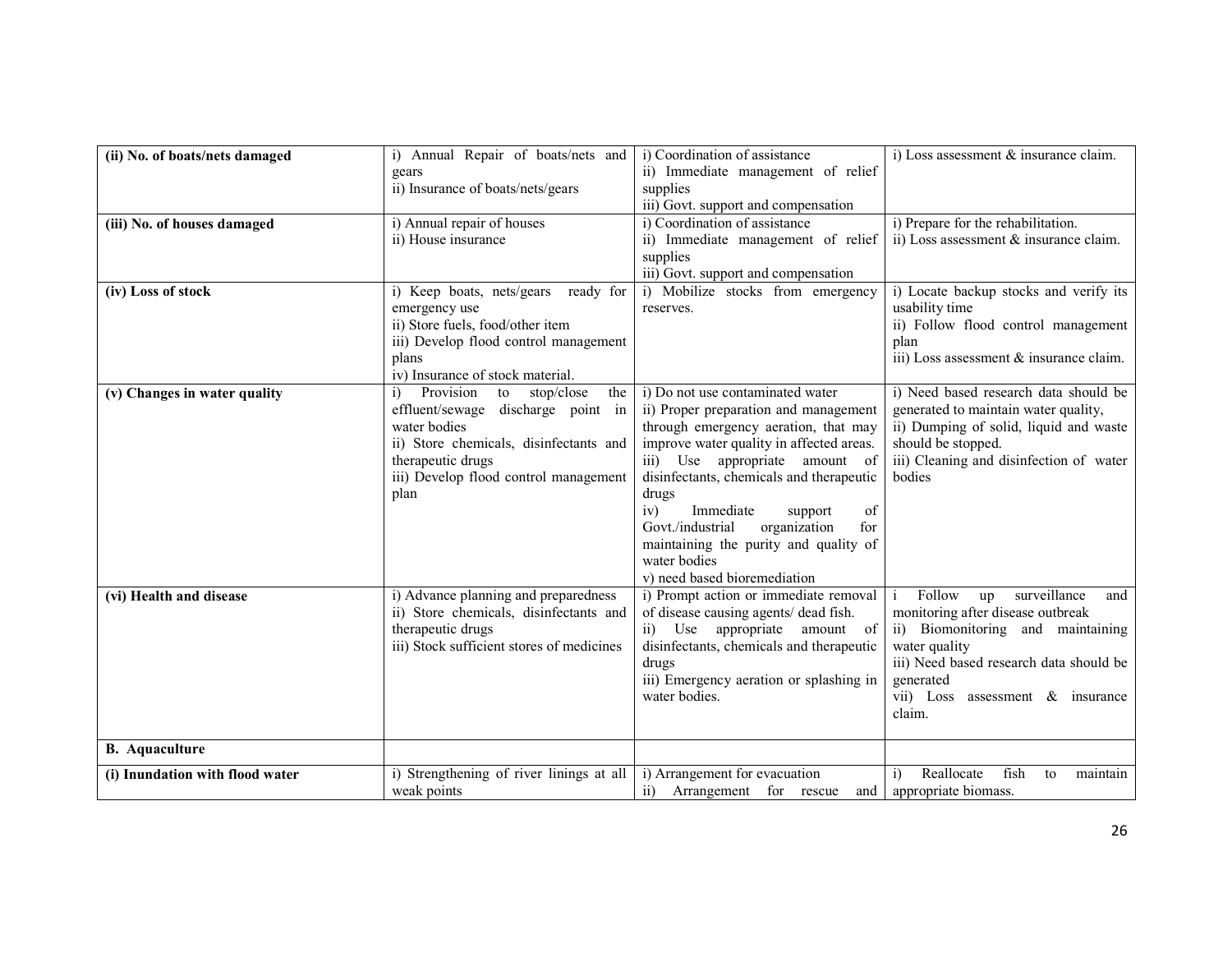|                                                          | ii) Cleaning of rivers and flood water<br>channels<br>iii) Proper facility construction for<br>ponds and its stock safety<br>iv) Development of flood control<br>management plan<br>v) Arrangement for emergency backup<br>equipment on site<br>vi) Arrangements to prevent the entry<br>of alien/wild organisms through flood<br>water | casuality care<br>iii) Arrangement for burial control<br>room<br>iv) Restoration of essential services,<br>security and protection of property<br>v) Damage and need assessment<br>vi) Immediate realize of relief supplies<br>vii) Lower the water level to culture<br>facilities                                                                                                                                                                                                               | ii) Reduce or cease feeding because<br>uneaten food and fish wastes causes<br>decrease in dissolved oxygen level.<br>Strengthening<br>of<br>$\overline{111}$<br>water<br>bodies/ponds<br>iv) Loss assessment & insurance claim. |
|----------------------------------------------------------|-----------------------------------------------------------------------------------------------------------------------------------------------------------------------------------------------------------------------------------------------------------------------------------------------------------------------------------------|--------------------------------------------------------------------------------------------------------------------------------------------------------------------------------------------------------------------------------------------------------------------------------------------------------------------------------------------------------------------------------------------------------------------------------------------------------------------------------------------------|---------------------------------------------------------------------------------------------------------------------------------------------------------------------------------------------------------------------------------|
| (ii) Water contamination and changes in<br>water quality | Provision<br>stop/close<br>$\ddot{1}$<br>to<br>the<br>effluent/sewage discharge point in<br>water bodies/ponds<br>ii) Store chemicals, disinfectants and<br>therapeutic drugs<br>iii) Develop flood control management<br>plan                                                                                                          | i) Do not use water that could be<br>contaminated<br>ii) Proper preparation and management<br>through emergency aeration (paddle<br>wheel aerator/circulating aerator), that<br>may improve water quality in affected<br>areas.<br>iii) Use appropriate amount of<br>disinfectants, chemicals and therapeutic<br>drugs<br>iv)<br>Immediate<br>of<br>support<br>Govt./industrial<br>organization<br>for<br>maintaining the purity and quality of<br>water bodies<br>iv) Need based bioremediation | i) Need based research data should be<br>generated to maintain water quality,<br>ii) Regular water monitoring and bio-<br>monitoring of water bodies<br>for<br>formulation of management plan                                   |
| (iii) Health and diseases                                | i) Advance planning and preparedness<br>ii) Store chemicals, disinfectants and<br>therapeutic drugs<br>iii) Stock<br>sufficient<br>emergency<br>medicines                                                                                                                                                                               | i) Identification of type of disease<br>outbreak, prompt action or immediate<br>removal of disease causing agents/<br>dead fish, followed by sterile or landfill<br>disposal<br>ii) Use appropriate<br>amount of<br>disinfectants, chemicals and therapeutic<br>drugs                                                                                                                                                                                                                            | i) Cleaning and disinfection of ponds<br>Follow up surveillance and<br>$\overline{11}$<br>monitoring after disease outbreak<br>iii) Proper disposal of dead fish<br>iv) Loss assessment & insurance claim.                      |
| (iv) Loss of stock and input (feed,<br>chemicals)        | i) Keep the stock/input in safer place<br>for emergency purpose<br>ii) Store fuels, food/other item<br>iii) Develop flood control management                                                                                                                                                                                            | for<br>Arrangements<br>i)<br>emergency<br>supplies of inputs to affected areas.<br>ii) Mobilize stock/inputs from distant<br>areas/companies/ farmers who are not                                                                                                                                                                                                                                                                                                                                | i) Assessment of total loss<br>ii) Insurance claims                                                                                                                                                                             |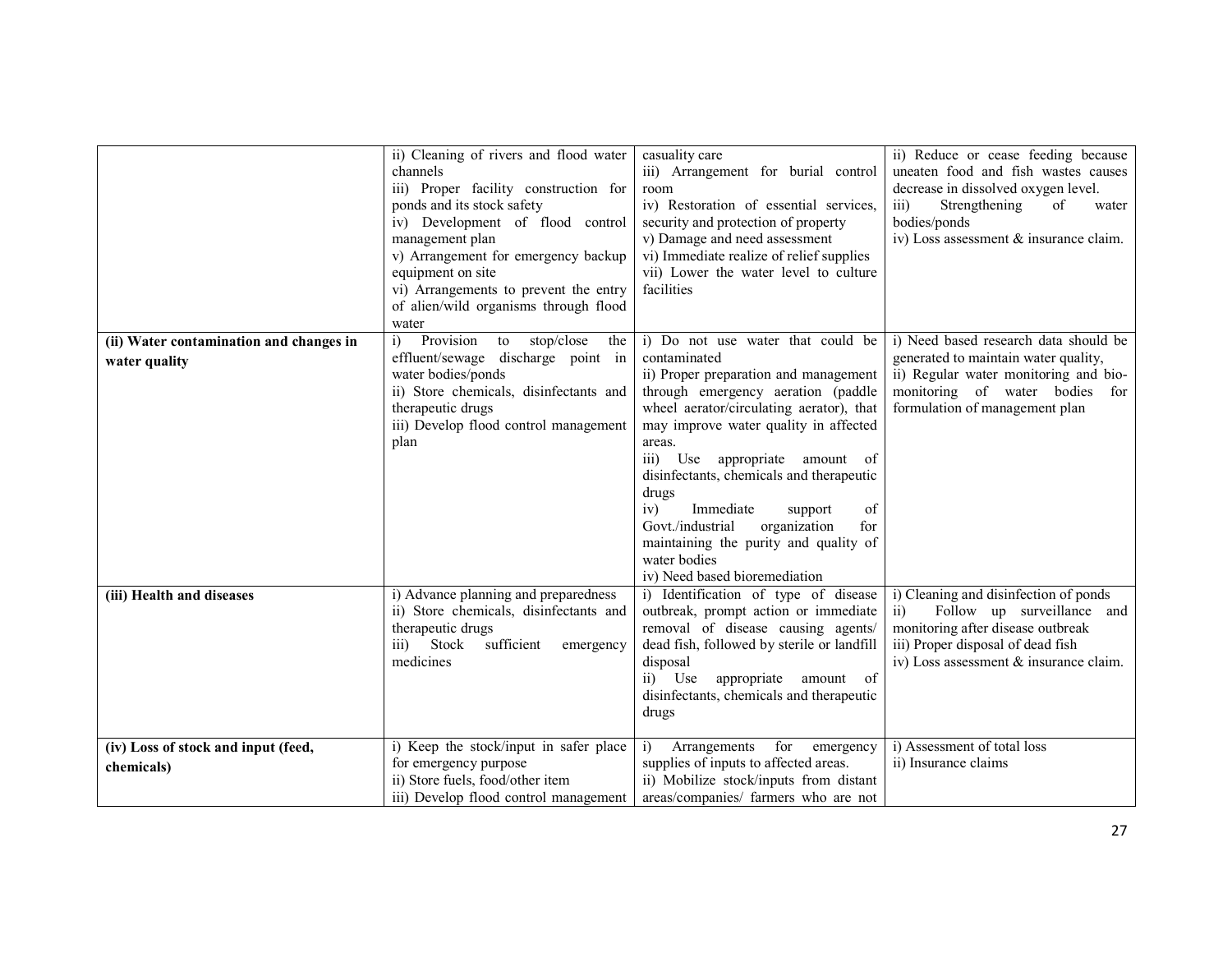|                                                          | plan<br>iv) Insurance of stock material                                                                                                                                                                                            | affected by floods                                                                                                                                                                                                                                                          |                                                                                                                                                                                                                                                                                                                                                                                                                                                 |
|----------------------------------------------------------|------------------------------------------------------------------------------------------------------------------------------------------------------------------------------------------------------------------------------------|-----------------------------------------------------------------------------------------------------------------------------------------------------------------------------------------------------------------------------------------------------------------------------|-------------------------------------------------------------------------------------------------------------------------------------------------------------------------------------------------------------------------------------------------------------------------------------------------------------------------------------------------------------------------------------------------------------------------------------------------|
| (v) Infrastructure damage (pumps,<br>aerators, huts etc) | i) Annual repair of infrastructure<br>ii) Repair of pumps aerators, huts etc<br>iii) Infrastructure insurance.                                                                                                                     | i) Damaged infrastructure enumeration<br>and need assessment<br>ii)Coordination of assistance<br>iii) Immediate arrangement for relief<br>supplies                                                                                                                          | i) Repair of damaged infrastructure.<br>ii) Loss assessment & insurance claim.                                                                                                                                                                                                                                                                                                                                                                  |
| 4. Heat wave and cold wave                               |                                                                                                                                                                                                                                    |                                                                                                                                                                                                                                                                             |                                                                                                                                                                                                                                                                                                                                                                                                                                                 |
| A. Capture                                               |                                                                                                                                                                                                                                    |                                                                                                                                                                                                                                                                             |                                                                                                                                                                                                                                                                                                                                                                                                                                                 |
| <b>Marine</b>                                            |                                                                                                                                                                                                                                    |                                                                                                                                                                                                                                                                             |                                                                                                                                                                                                                                                                                                                                                                                                                                                 |
| <b>Inland</b><br><b>B.</b> Aquaculture                   | i) Assessment of long term weather<br>forecasts.<br>ii) Arrange the water aerators<br>iii) Store sufficient water in water<br>bodies<br>iv) Develop heat and cold wave<br>management plans<br>v) Tree plantation around fish ponds | i) Frequent mentoring of fishing sites<br>for heat/cold effects.<br>ii) Use dark materials to cover the<br>water bodies during excessive heat.<br>iii) Aeration of water ponds.<br>vi) Educating the farmers through<br>electronic/ print media about remedial<br>measures. | i) Intensive aforestation campaign.<br>ii) Collect physical data of water<br>bodies, water chemistry and seasonal<br>changes, plankton profile and seasonal<br>topography<br>blooms,<br>and<br>soil<br>composition.<br>iii) Collect information about history of<br>catch per unit effort as well as fish<br>yield rate during heat wave and cold<br>wave and accordingly simulate future<br>plans.<br>v) Loss assessment $\&$ insurance claim. |
| (i) Changes in pond environment (water                   | i) Assessment of long term weather                                                                                                                                                                                                 | i) Frequent mentoring of fishing sites                                                                                                                                                                                                                                      | i) Intensive aforestation campaign.                                                                                                                                                                                                                                                                                                                                                                                                             |
| quality)                                                 | forecasts.<br>ii) Arrange the water aerators<br>iii) Store sufficient water in water<br>bodies<br>iv) Develop heat and cold wave<br>management plans<br>v) Tree plantation around fish ponds                                       | for heat /cold effects.<br>ii) Use dark materials to cover the<br>water bodies during excessive heat.<br>iii) Aeration of water ponds.<br>vi) Educating the farmers through<br>electronic/ print media about remedial<br>measures.                                          | ii) Collect physical data of water<br>bodies, water chemistry and seasonal<br>changes, plankton profile and seasonal<br>blooms,<br>topography<br>and<br>soil<br>composition.<br>iii) Collect information about history of<br>catch per unit effort as well as fish<br>yield rate during heat wave and cold<br>wave and accordingly simulate future<br>plans.<br>v) Loss assessment & insurance claim.                                           |
| (ii) Health and disease management                       |                                                                                                                                                                                                                                    | i) Advance planning and Veterinary i) Proper preparation and management                                                                                                                                                                                                     | iii) Follow up surveillance and                                                                                                                                                                                                                                                                                                                                                                                                                 |